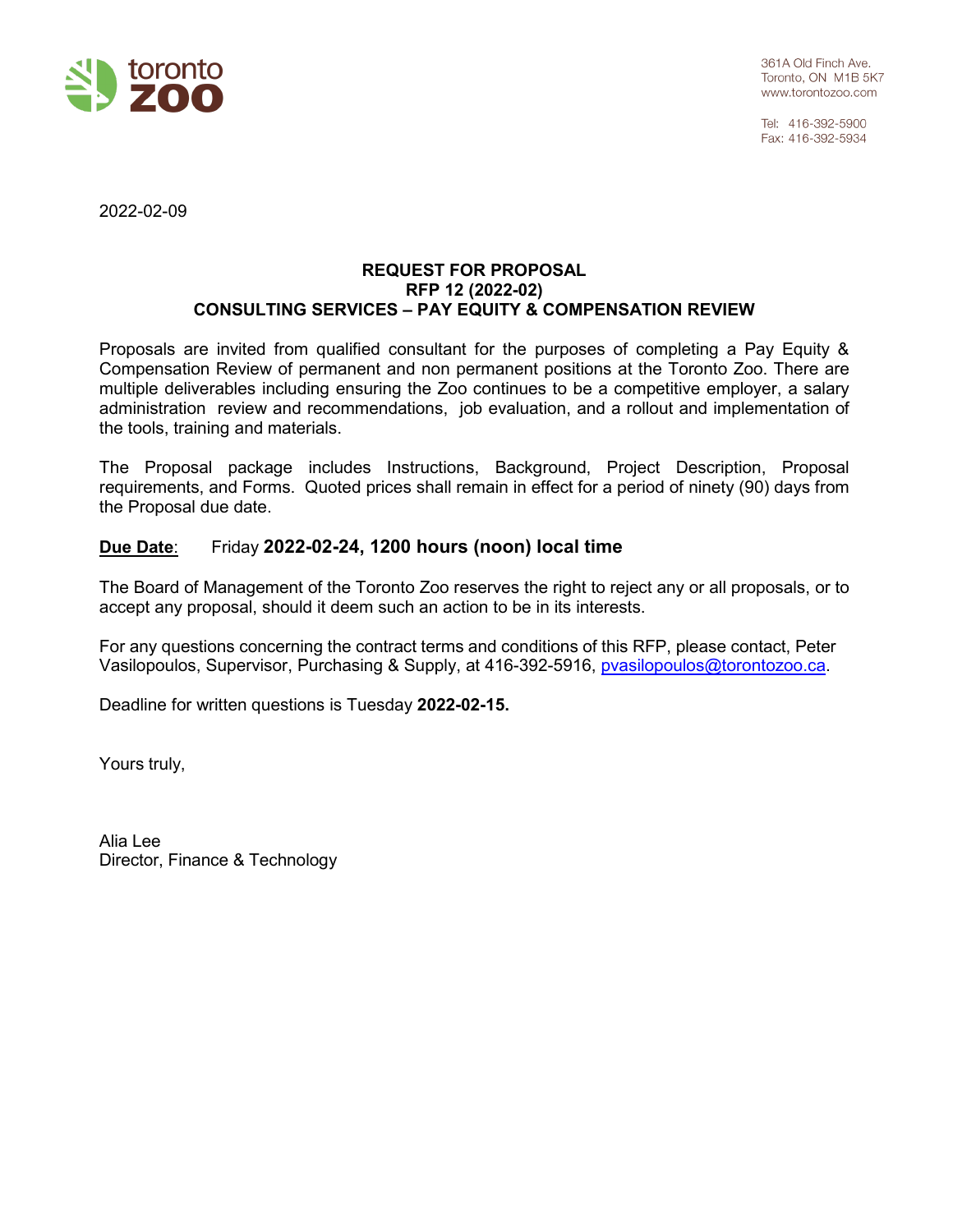# **Table of Contents**

| <b>SECTION</b>      | <b>SECTION DESCRIPTION</b>                           | PAGE (S)       |
|---------------------|------------------------------------------------------|----------------|
| <b>RFP LETTER</b>   | <b>Invitation Letter</b>                             | 1              |
| <b>T.O.C.</b>       | $\overline{2}$<br><b>Table of Contents</b>           |                |
| <b>Instructions</b> | Instructions                                         | 3              |
| 1.0                 | <b>Definitions</b>                                   | 5              |
| 2.0                 | Background and Project Scope of Work                 | 6              |
| 3.0                 | <b>Project Description and Deliverables</b>          | $\overline{7}$ |
| 4.0                 | <b>Schedule of Events</b>                            | 9              |
| 5.0                 | Fee proposal                                         | 9              |
| 6.0                 | <b>Proposal Submission Format</b>                    | 10             |
| 7.0                 | <b>Proposal Evaluation Criteria</b>                  | 10             |
| 8.0                 | <b>Negotations and Award</b>                         | 11             |
| 9.0                 | Proposal Terms & Provisions                          | 12             |
| 10.0                | Proposal Form                                        | 19             |
|                     | Notice of No Bid                                     | 20             |
|                     | <b>Submission Label</b>                              | 21             |
| <b>Appendix A</b>   | Fee Proposal Form                                    | 22             |
| <b>Appendix B</b>   | References                                           | 23             |
| <b>Appendix C</b>   | List of Sub-Contractors                              | 25             |
| <b>Appendix D</b>   | Accessibility for Ontarions with Disabilities (AODA) | 26             |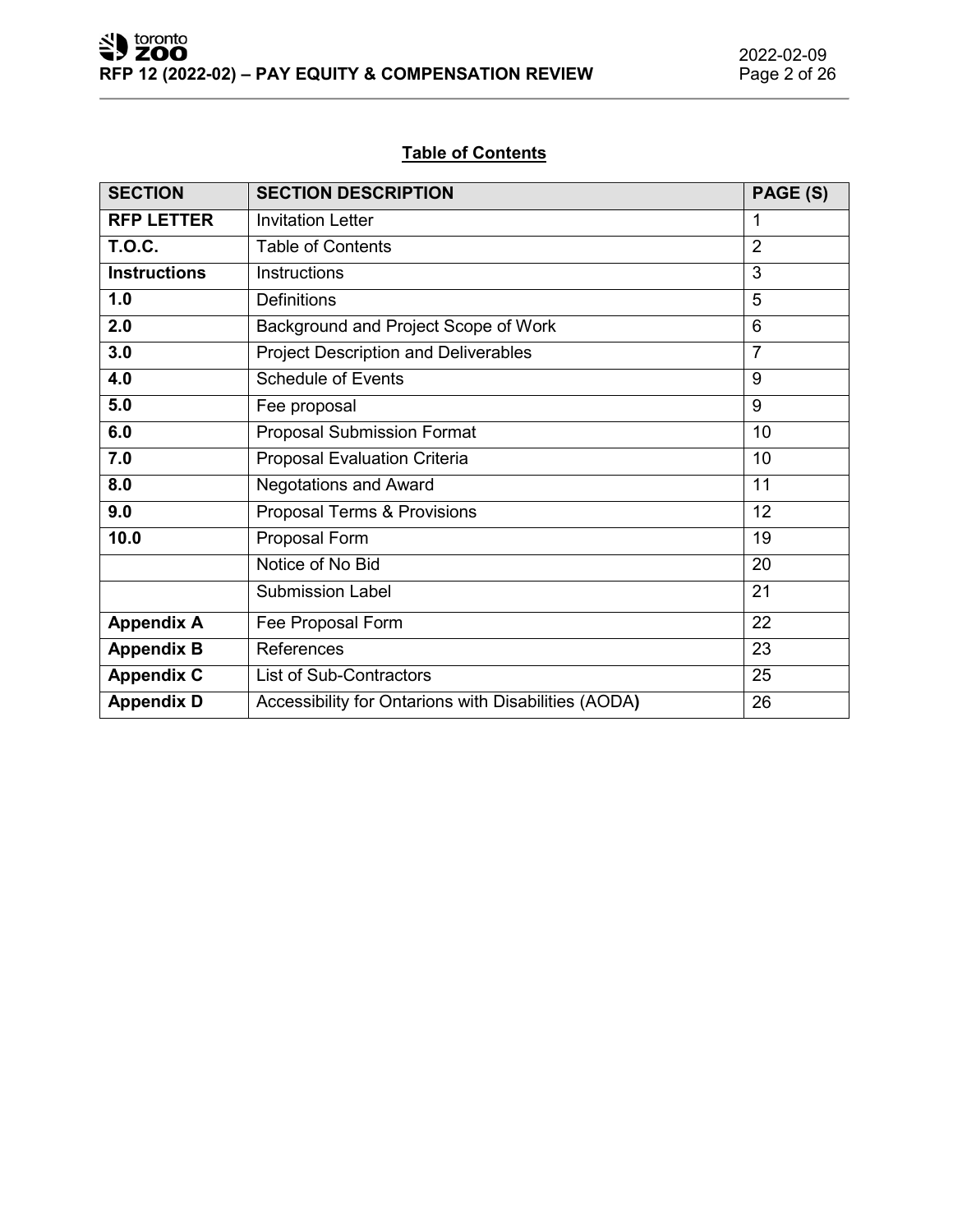#### toronto ZOO **RFP 12 (2022-02) – PAY EQUITY & COMPENSATION REVIEW** Page 3 of 26

#### **INSTRUCTIONS**

- 1. Review and complete the RFP requirements and enclosed FORMS and return by due date and time, **Thursday, 2022-02-24, 1200 hours (noon) local time**
- 2. Submission Temporary process In view of the current situation with COVID 19 and to limit personal interaction, on a temporary basis submissions for this Request for Proposal can be submitted electronically by email in a PDF file, prior to the submission deadline to the following email address

#### [bids@torontozoo.ca](mailto:bids@torontozoo.ca)

and note the following:

- a. Subject of the file to be: RFP# Title of RFP Vendor name.
- b. Amendments to a Proposal may be submitted via the same methods, at any time prior to the Closing Time.
- c. It is the Supplier's sole responsibility to ensure its Bid is received by the Submission Deadline in accordance with the requirements of this RFP. The receipt of Bids can be delayed due to a number of factors including "internet traffic", file transfer size and transmission speed. The Supplier should allow sufficient time to download, complete and upload, as applicable, the submission forms comprising its Bid and any attachments.

A Bid will only be considered to be submitted once it has been received by the Toronto Zoo. The time of such receipt is reflected by the time received stamped by the Toronto Zoo's email application

- 3. The person(s) authorized to sign on behalf of the Proponent and to bind the Proponent to statements made in response to this Request for Proposal must sign the proposal.
- 4. All copies of all pages of the Proposal should be printed in duplex (i.e. on both sides of the pages) where possible and 11 point font.
- 5. All proposals will be irrevocable for a period of ninety (90) days from the date of the proposal deadline.
- 6. The duration of the assignment is expected to be approximately **six (6) months.** The contract may be extended by the Zoo on mutually acceptable terms.
- 7. Pricing should be in Canadian dollars.
- 8. Quote discounts or quantity price breaks separately on FORMS.
- 9. Provide references of at least three (3) clients for whom your company has performed similar work. References must include client company name, contact name, address and e-mail address

Toronto Zoo, in its sole discretion, may confirm the Proponent's experience and or ability described in its Proposal by checking the Proponent's references. The provision of the references by the Proponent is deemed to be consent to such confirmation/contact with the references.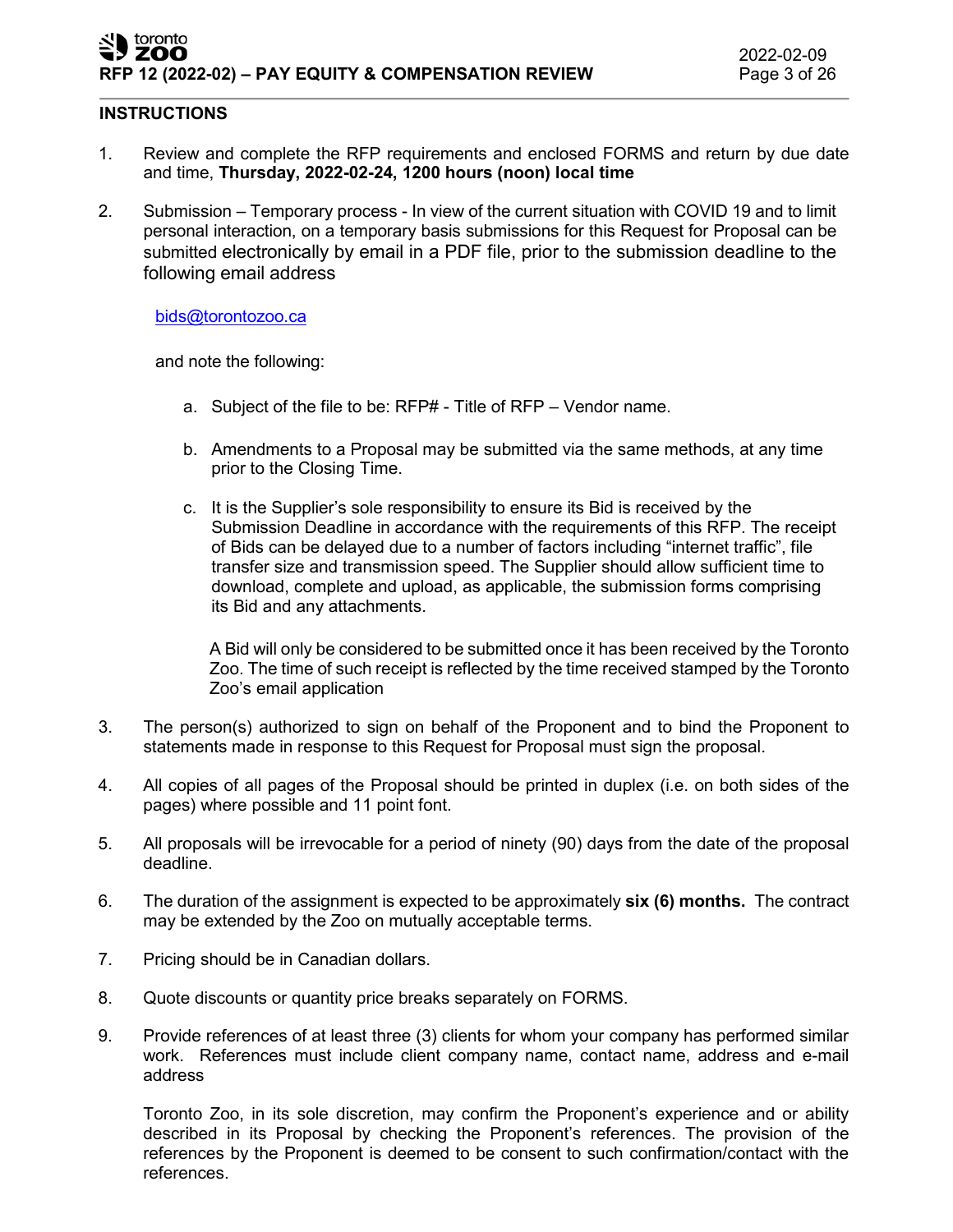Toronto Zoo reserves the right to revisit the Proponent's scores in the rated requirements based on information learned during reference checks, should they reveal that there is inconsistency between the Proponent's answers to the rated requirements and the results of the reference checks.

10. For any questions concerning the contract terms and conditions of this RFP, please contact,<br>Peter Vasilopoulos, Supervisor, Purchasing & Supply, at 416-392-5916, Peter Vasilopoulos, Supervisor, Purchasing & Supply, at 416-392-5916, [pvasilopoulos@torontozoo.ca.](mailto:pvasilopoulos@torontozoo.ca)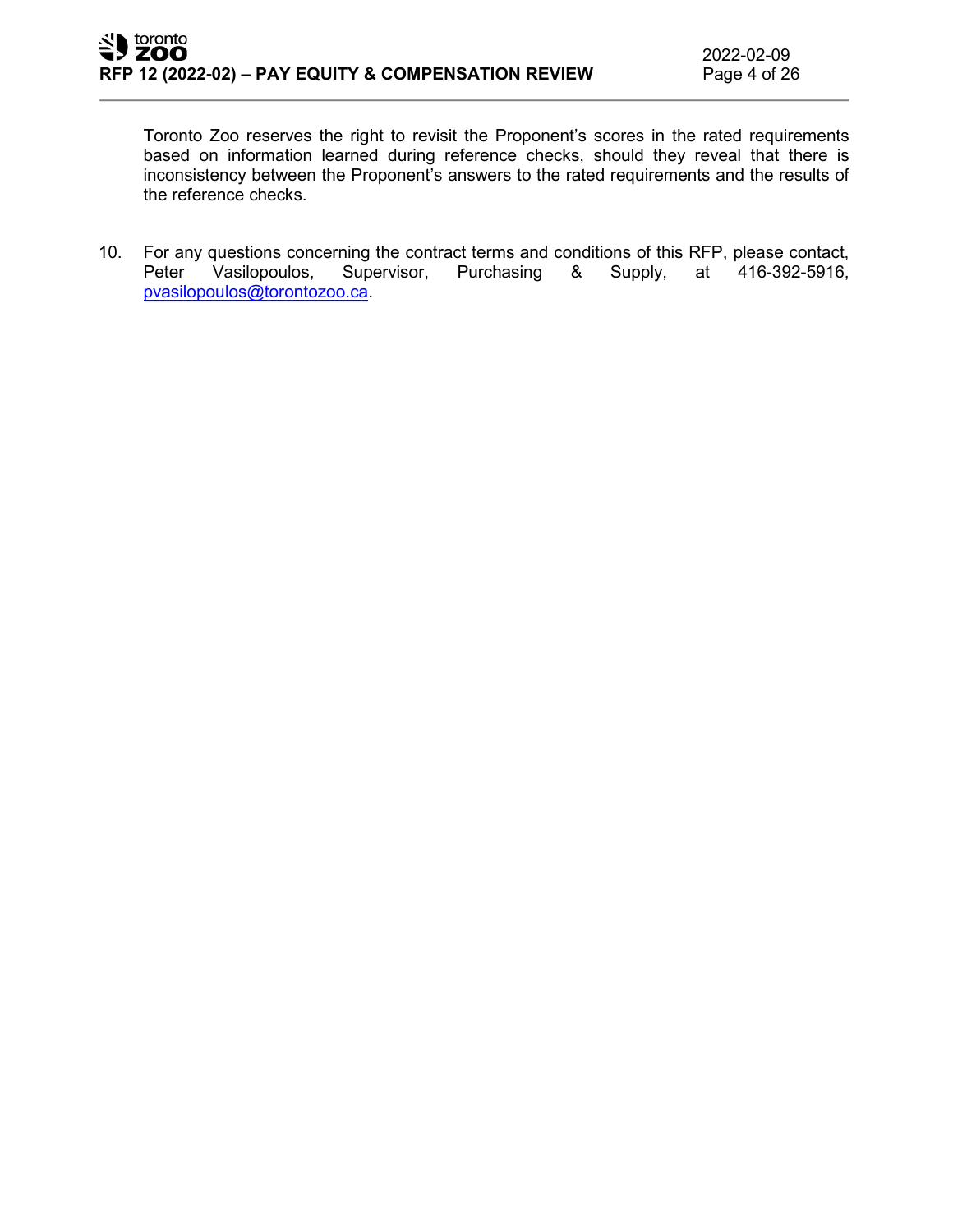#### **1.0 DEFINITIONS**

- 1.1 The following definitions will apply to this Request for Proposal and to any subsequent Contract:
	- 1.1.1 "**Board**" means the Board of Management of the Toronto Zoo;
	- 1.1.2 "**Consultant**" means the person, partnership or corporation contracting with the Board to provide the required Services;
	- 1.1.3 "**Contract**" means acceptance by the Toronto Zoo (by way of written acknowledgement, Agreement, Contract or Purchase Order) to furnish Services for money or other considerations;
	- 1.1.4 "**Contract Price**" means the price payable under the contract to the Consultant, being the Proposal Price eventually accepted by the Board of Management of the Toronto Zoo subject to any changes pursuant to the Contract Requirements;
	- 1.1.5 **"Preferred Respondent":** means the respondent deemed by the Board of Management of the Toronto Zoo to have the highest ranked assessment of its response according to the process set out herein;
	- 1.1.6 **"Proponent"** means an individual or company that submits or intends to submit, a proposal in response to this Request for Proposal;
	- 1.1.7 "**Proposal Price**", "Contract" and "Contract Documents" have the meanings set out therefore in clauses contained in these documents;
	- 1.1.8 **Request for Proposal (RFP)"** means the RFP document in its entirety, inclusive of any addenda that may be issued by the Toronto Zoo;
	- 1.1.9 "**Services" or "Work**" means everything that is necessary to be performed, furnished delivered by the Consultant to meet the Consultant's obligation under this Contract;
	- 1.1.10 "**Selection Committee**" means a committee of designated Toronto Zoo staff created to oversee the project.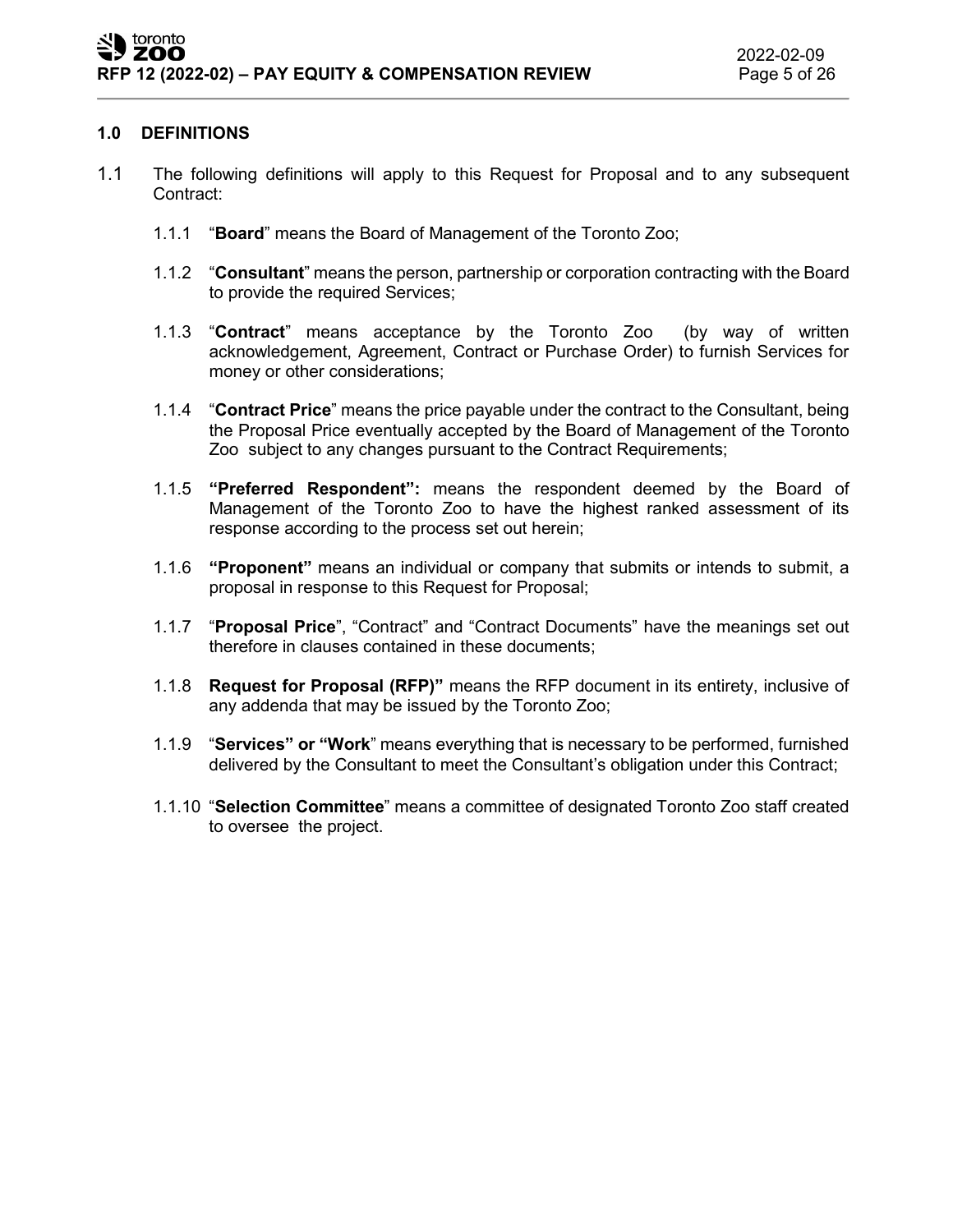## **2.0 BACKGROUND AND PROJECT SCOPE**

The Toronto Zoo opened August 15, 1974 Home to more than 5,000 animals and 300 exhibits representing the world's biomes, the Zoo is situated on 710 acres of land in the picturesque Rouge Valley. The Zoo attracts approximately 1.3 million visitors annually.

The Toronto Zoo's mission is to connect people, animals and conservation science to fight extinction and our vision is a world where wildlife and wild spaces thrive. An iconic tourist attraction and Conservation organization, the Toronto Zoo boasts a number of leading programs for helping wildlife and their natural habitats – from species reintroduction to reproductive research. A worldclass educational centre for people of all ages, the Toronto Zoo is accredited by Canada's Accredited Zoos and Aquariums (CAZA) and the Association of Zoos and Aquariums (AZA). The Zoo has also achieved the Canadian Council on Animal Care (CCAC) Certificate of Good Animal Practice® and is inspected by the Ontario Ministry of Agriculture, Food and Rural Affairs (OMAFRA).

The Toronto Zoo has changed considerably and continues to evolve as we move forward with a new organizational structure, a new Master Plan and creation of a Convervation Campus – we continue to be fluid and creative in ensuring we meet the changing needs our our guests, members and our diverse community. Today, there is great emphasis on wildlife conservaton and scientific research, and the public programs and offerings have changed to satisify the higher expectations of the public, including interactive exhibits, face to face encounters, enhanced educational content, virtual offerings, tours and content, facititiy designs that improve animal enrichment, reproduction capability, sustainability and support external conservation activities.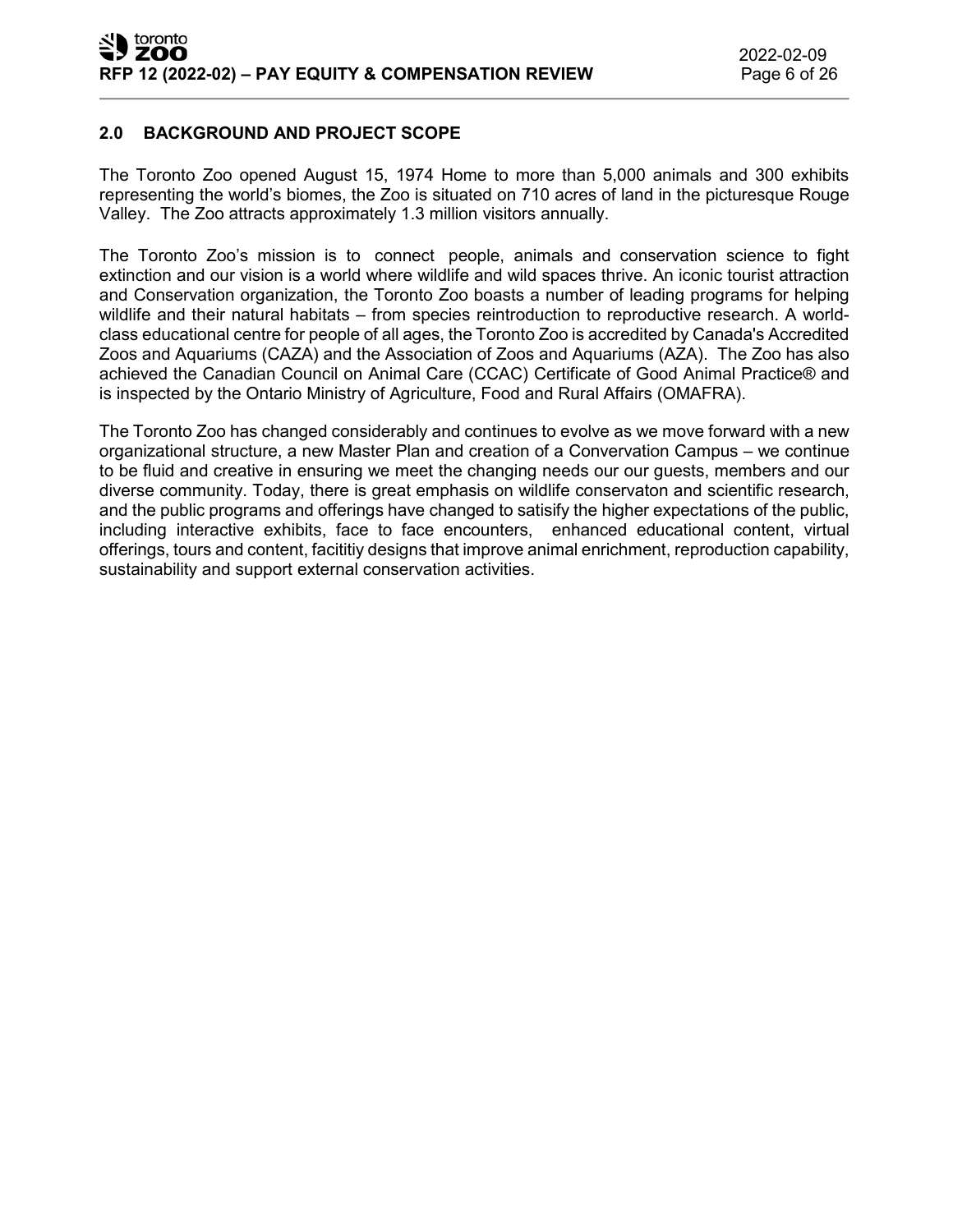## **3.0 PROJECT DESCRIPTION AND DELIVERABLES**

The Toronto Zoo is seeking a vendor who is an acknowledged market leader to conduct a Pay Equity & Compensation Review with multiple deliverables outlined below. They should be able to demonstrate their expertise and experience to implement and meet these requirements. The vendor will provide an interim and final report.

#### 3.1 **Deliverables**

#### OVERALL GOALS

This project sets out to ensure;

- 1. A Pay Equity & Compensation Review review and recommendations across the organization;
- 2. That the Zoo Continues to be a competitive employer;
- 3. Review job descriptions where required;
- 4. A Review of the job evaluation tool currently utilized for Exempt positions. Recommend if the Zoo should continue with this tool, and if not, recommend an alternate tool;
- 5. Implementation of the job evaluation process;
- 6. The rollout and implementation of the tool, training, and materials.

#### **OBJECTIVES**

- 1. To ensure the Zoo's job evaluation processes incorporate successful "best practices"
- 2. To review our current exempt job evaluation tool and make recommendations for changes, ensuring it is process complies with legislative/regulatory requirements (including pay equity and its maintenance) and, is seen to be contemporary and incorporates successful "best practices". This includes but is not limited to:
	- i. To review our existing Exempt job evaluation tool and make recommendations for changes that are practicable, easy to explain/understand and apply, promotes expedient evaluation of exempt jobs which can be relied upon to fairly evaluate approximately 80 unique permanent exempt positions, and up to 30 non-permanent exempt positions.
	- ii. Evaluate exempt positions (both permanent and non-permanent). Union positions to be evaluated as needed using the current evaluation tool used for Unionized positions.
	- iii. For Exempt positions, utilize the new job evaluation process to create a revised salary grid based on existing compensation levels and recommend changes to such levels as necessary to maintain pay equity, internal equity and external market equity to ensure that the salary structure is consistent with the Zoo's current and future needs.
	- iv. Identify any existing compression issues and options for resolution.
	- v. To ensure adequate and accurate costing information is available for the Zoo to make informed decisions on the outcome of this review.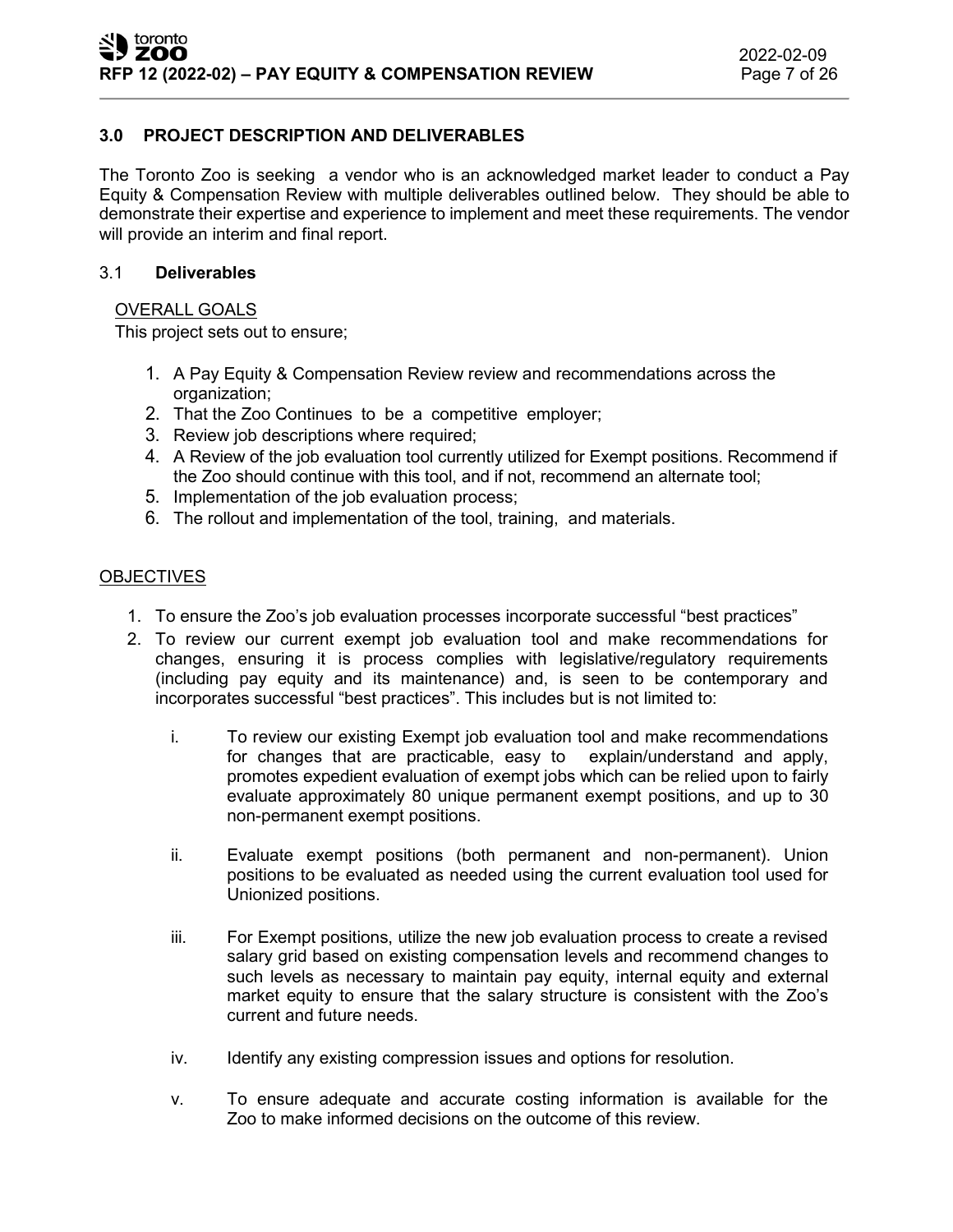#### toronto ZOO **RFP 12 (2022-02) – PAY EQUITY & COMPENSATION REVIEW** Page 8 of 26

vi. Review the Zoo's Compensation practices and report on potential areas of improvement and develop a Compensation/Salary Administration Policy.

## KEY COMPONENTS – JOB EVALUATION AND COMPENSATION PROGRAM

## **i. Job Profiles and Evaluations (FOR EXEMPT POSITIONS)**

- Update exempt position descriptions
- Recommend the method of implementation and maintenance of the program.
- Provide to the Zoo all materials required to maintain the Job Evaluation System including but not limited to job questionnaires, scoring templates, and position description templates.
- Implementation of the job evaluation program.
- Consultant is required to give explanations of data gathering techniques and methods (questionnaires, forms, guides, interviews etc.) and recommend the most appropriate software (if applicable) for data gathering and process.
- Training of applicable staff and any others identified on the utilization of the Job Evaluation Program.
- The Job Evaluation Program is to include an appropriate structure to bring forward requests for positions to be reviewed and/or re-evaluated.

# **ii. Pay Structure (FOR EXEMPT POSITIONS)**

- Recommend timing of any salary adjustments (retroactivity), if applicable.
- Identify and define appropriate external labour market comparables considering size, population, economic climate, proximity, etc.;
- Identify appropriate benchmarking standards and conduct a total compensation survey with comparable organizations and private sector employers, where applicable. Survey data shall be provided to the Toronto Zoo in a usable electronic format for analysis for each position;
- Conduct, tabulate, analyze and summarize the survey of identified benchmark positions against appropriate comparators;
- Conduct a compensation review with salary range assignments for each job classification that defines minimum/maximum for each range for all exempt permanent full-time and non-permanent positions;
- Establish a competitive market position for comparative purposes;
- Complete internal salary relationship analysis including the development of appropriate internal relationship guidelines to ensure internal equity;
- Prepare an analysis of the financial impact for implementation and identify the most cost- effective way to implement any recommended changes; and
- Recommend and describe in detail the methodologies to be utilized for the ongoing and long-term maintenance of the classification and compensation system.

## **iii. Salary Administration Policy Review**

- Review the existing Salary Administration guidelines, recommend improvements, and develop an overall policy.
- Recommendations of policies and procedures to maintain the recommended compensation program inclusive of guidelines related to employees temporarily performing the principal duties of another position.

## **iv. Pay Equity Across the Organization**

• Review pay equity plan and processes;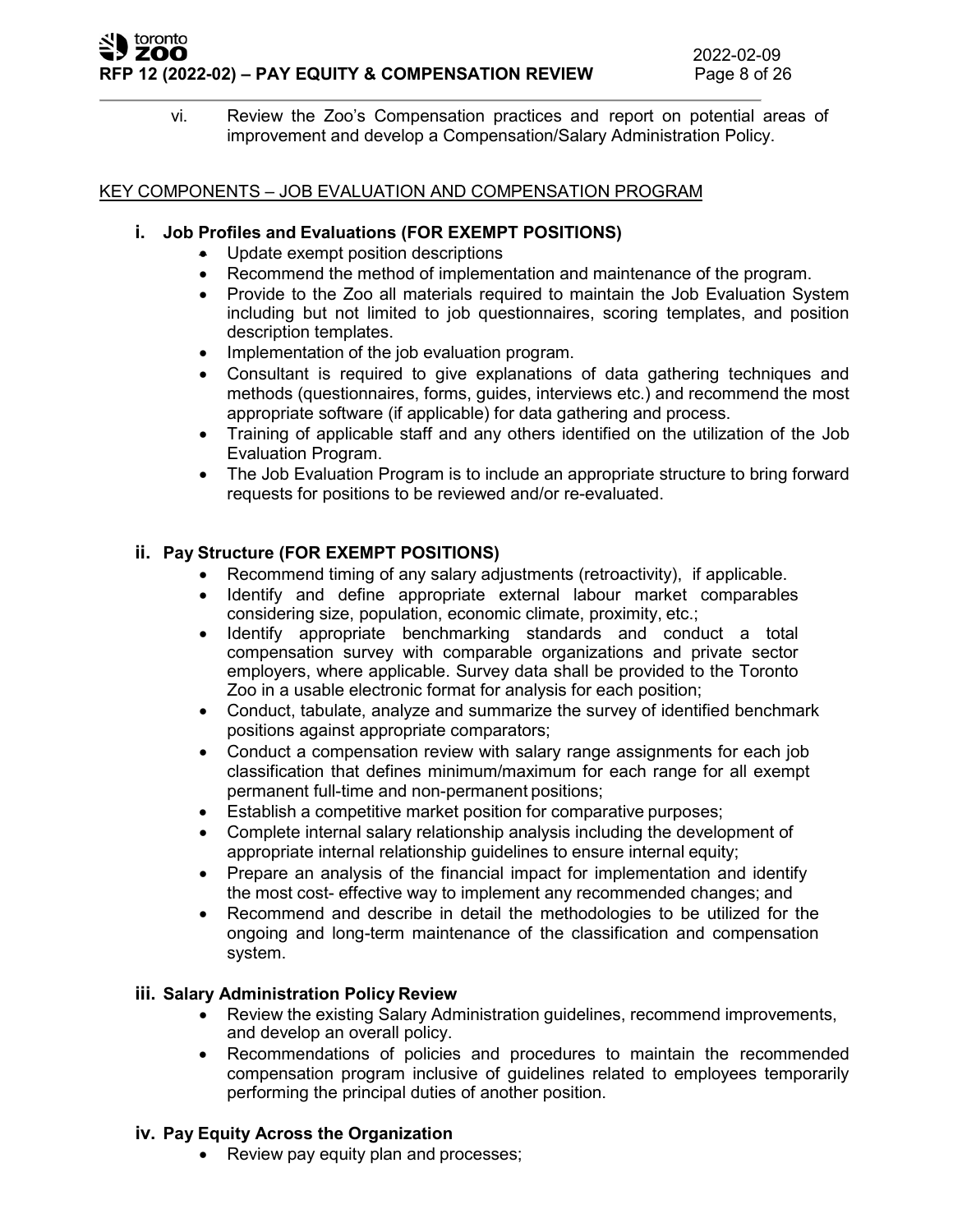

- Review existing male, female, and gender neutral job classes;
- Recommend corrective actions as necessary
- Provision of ways and means to ensure compliance with pay equity.
- Should the pay equity plan require interactions with the Ontario Pay Equity Commission, the successful Consultant may be required to represent the Zoo.

## 3.2 **Contract term**

The terms of this engagement are outlined in a deliverable of set objectives over approximately six (6) months, to commence immediately upon award and issuance of a purchase order. The Toronto Zoo reserves the right, in its sole and absolute discretion, to extend the term for an additional four (4) months based on the same terms and conditions, by providing written notice to the Vendor in advance of such optional period.

## **4.0 SCHEDULE OF EVENTS**

The following is a tentative schedule for the Compensation project process. The final schedule will be developed jointly with the successful proponent in the first week of project execution:

| <b>Pre-Award</b>                           |                    |
|--------------------------------------------|--------------------|
| a.Release of RFP                           | 2022-02-09         |
| b. Proponents' Question Deadline           | 2022-02-15         |
| c.Submission Due                           | 2022-02-24         |
| d.Interviews, if necessary                 | Week of 2022-02-28 |
| e.Notification of Award By the Toronto Zoo | 2022-03-07         |
| f. Interim Report - Shawna Findlay-        | Week of 2022-07-25 |
| Thompson(HR Manager)/Valerie Peticca       |                    |
| (Director, Human Resources)                |                    |
| g. Final Report- Shawna Findlay-Thompson   | 2022-09-29         |
| (HR Manager)/Valerie Peticca (Director,    |                    |
| Human Resources)                           |                    |

The RFP process and project will be governed according to the above schedule or other schedule provided by the Consultant and approved by the CEO of the Toronto Zoo. Although every attempt will be made to meet all dates listed, the Toronto Zoo reserves the right to modify any or all dates at its sole discretion. Appropriate notice of change will be provided, in writing, as soon as is feasible so that each Proponent will be given the same non-preferential treatment.

## **5.0 FEE PROPOSAL**

- 5.1 The proposal shall specify and state a firm not to exceed price using the attached form, Appendix A, including total fees and expenses (excluding taxes) in order to complete the assignment.
- 5.2 The Consultant shall not perform any Services or Work that would result in an increase in fee payable by the Toronto Zoo without the prior written approval of the Toronto Zoo.
- 5.3 The Consultant shall, even if the rate of payment set forth in the Proposal is based on an hourly rate, daily or other time based rate, perform all of the Services required to complete the deliverables, regardless of the fact that the time spent by the Consultant in performance may exceed the maximum specified therein, and that neither the rate nor any provision of the Proposal shall relieve the Consultant from performing all the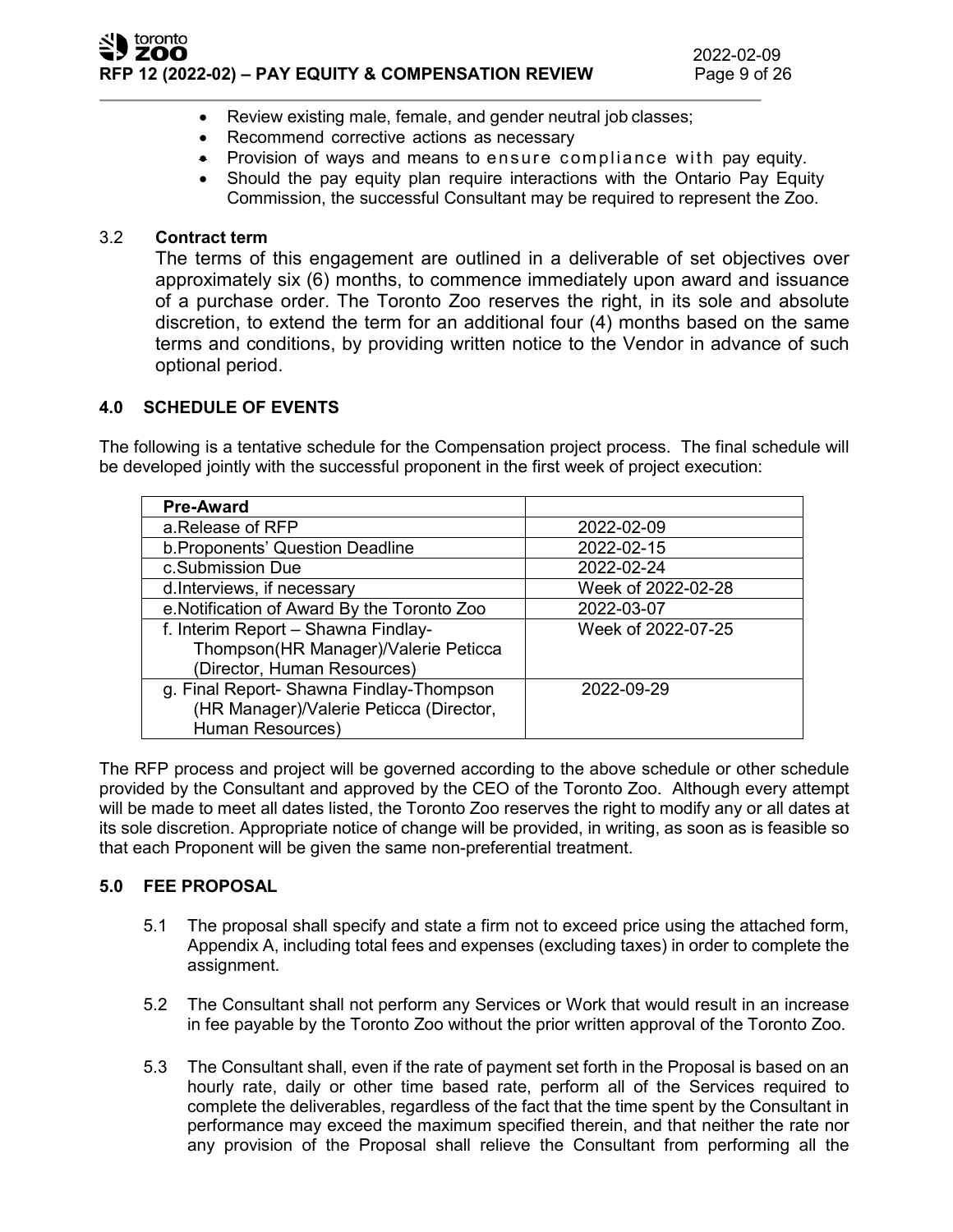Services or reduce its obligations to one of performing only some proportionate or other part of the Services.

5.4 The Toronto Zoo is a registered charitable organization (registration #BN 119216398RR0001) and accordingly may be eligible for preferred pricing which should be reflected in the Bid as submitted.

## **6.0 PROPOSAL SUBMISSION FORMAT**

The following page format and sequence should be followed to provide consistency in the Proponent response and ensure each Proposal receives full consideration.

- 6.1 Title page, showing Request for Proposal number, Proponent's name, telephone number, authorized signature and contact name.
- 6.2 The page letter of introduction, signed by the person or persons authorized to sign on behalf of and bind the Proponent to the statements made on the Proposal.
- 6.3 Table of Contents.
- 6.4 Executive summary.
- 6.5 Duly executed Proposal Form.
- 6.6 Corporate Information.
- 6.7 Detailed experience, background and other similar project opportunities completed within the past five (5) years.
- 6.8 Provide three (3) references including name, address contact person and telephone number from clients with similar projects as outlined in this RFP, do not list the Toronto Zoo as a reference.
- 6.9 Proposed staff team and resources including detailed biographies of team lead and key members and their roles.
- 6.10 Estimated time frame to complete the project deliverables and work plan or schedule with key dates and milestones and the accompanying identification of staff and resources that will be assigned to this project.
- 6.11 Identified conflict of interests in the event if the Proponent's representation of any of its clients could create a conflict of interest should the Proponent provide services to the Toronto Zoo.

## **7.0 PROPOSAL EVALUATION CRITERIA**

The Proponent is urged to ensure that its Proposal is submitted in the most favourable terms in order to reflect the best possible potential, since less than best potential could result in exclusion of the Proposal from further consideration.

The Proponent must demonstrate that they have worked on a comparable scope of project. The size of the organization that the Proponent has completed the assignment for is required to be a minimum of 200 employees.

The RFP will not be awarded to the Proposal with the lowest cost, but rather, award shall be based on an evaluation of the Consulting team's expertise, prior project experience, proposed methodology, and price. Additionally, the Zoo may accept or reject any part of the Proponent's bid.

An Evaluation Team comprised of representatives designated by the Zoo will evaluate responses to the RFP.

There are three steps to the pre-defined evaluation process: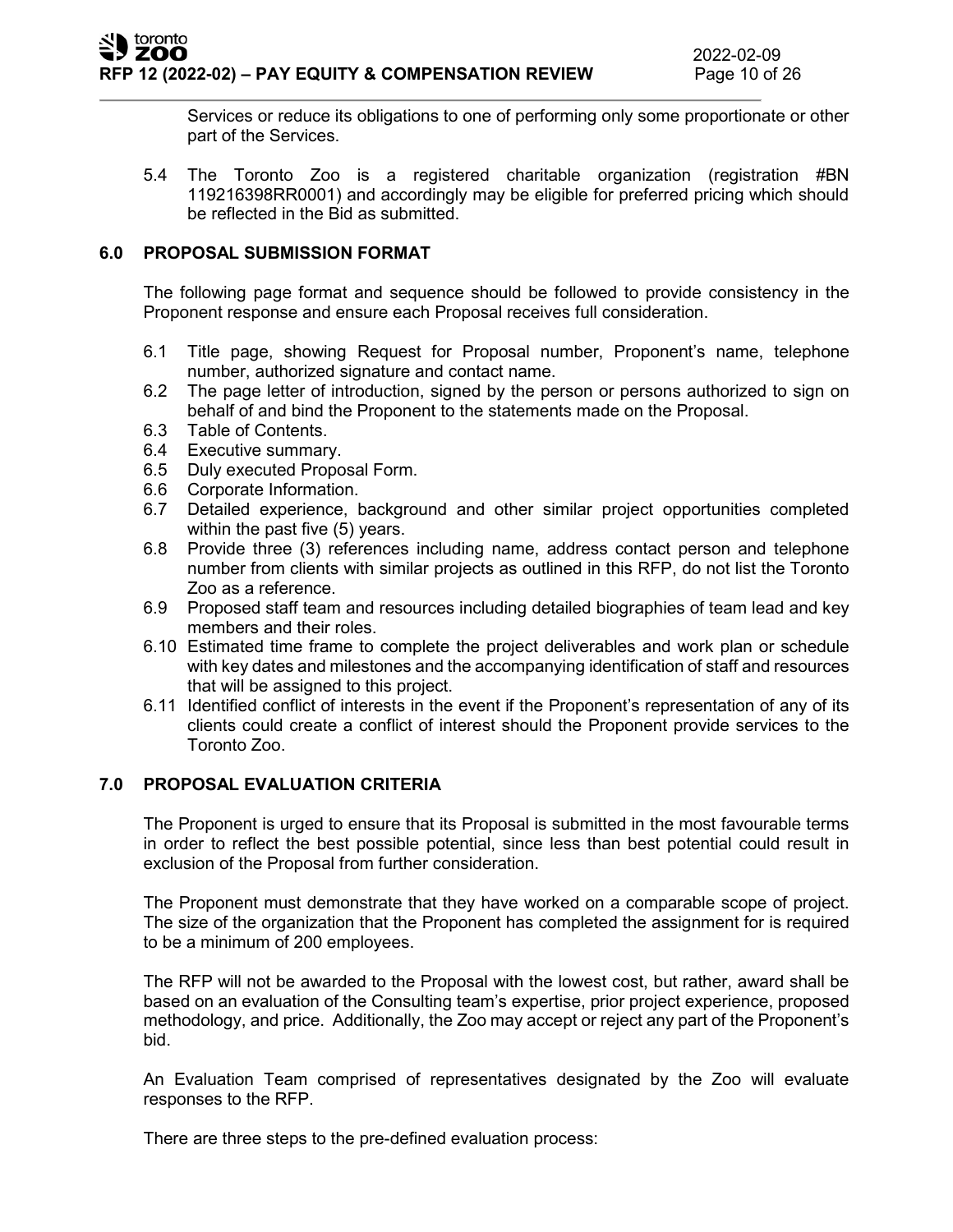Step 1 – Initial Review of Responses

Step 2 – Evaluation of Submitted Proposals

Step 3 – Evaluation of Presentations

#### **Step 1** – **Initial Review of Responses**

The Zoo will open only those Proposals received by the Proposal Deadline and time specified within this RFP. Immediately upon opening, the Zoo will review each Proposal for compliance with the instructions and conditions applicable to this RFP. The Zoo, at its option, may seek Proponent retraction and clarification of any discrepancy/contradiction found during its review of Proposals.

#### **Step 2 – Detailed Review**

## **Evaluation Point Rating** *[Threshold Requirements]*

Proposals will be assessed on a point rating system, outlined below, with a maximum 80 technical and experience points and a maximum of 20 for proposal fee. This is used to determine each proponent's strategic and technical fit to the needs described in the proposal documents. The technical points will be added together with the reference and proposal fee points (outlined below) to determine a final point score out of 100.

Proposals scoring less than a total threshold of 56 (70%) technical and reference points will be considered technically unacceptable. Proposals that meet or exceed the 56 technical point threshold score will have their proposal fee scored.

| <b>TECHNICAL AND EXPERIENCE EVALUATION</b>                                                                                                                                                                                          | <b>Maximum</b><br><b>Points</b> |
|-------------------------------------------------------------------------------------------------------------------------------------------------------------------------------------------------------------------------------------|---------------------------------|
| Understanding of the assignment/objectives                                                                                                                                                                                          | 10                              |
| Demonstration of Relevant experience, qualifications and success<br>$\bullet$<br>in comparable assignments of similar size and scope.<br>Caliber of specific professional services team proposed fo this<br>$\bullet$<br>assignment | 35                              |
| Detailed approach to complete the scope of deliverables<br>$\bullet$                                                                                                                                                                | 35                              |
| <b>THRESHOLD - TECHNICAL AND EXPERIENCE</b><br><b>EVALUATION</b>                                                                                                                                                                    | 56                              |
| TOTAL TECHNICAL AND EXPERIENCE EVALUATION                                                                                                                                                                                           | 80                              |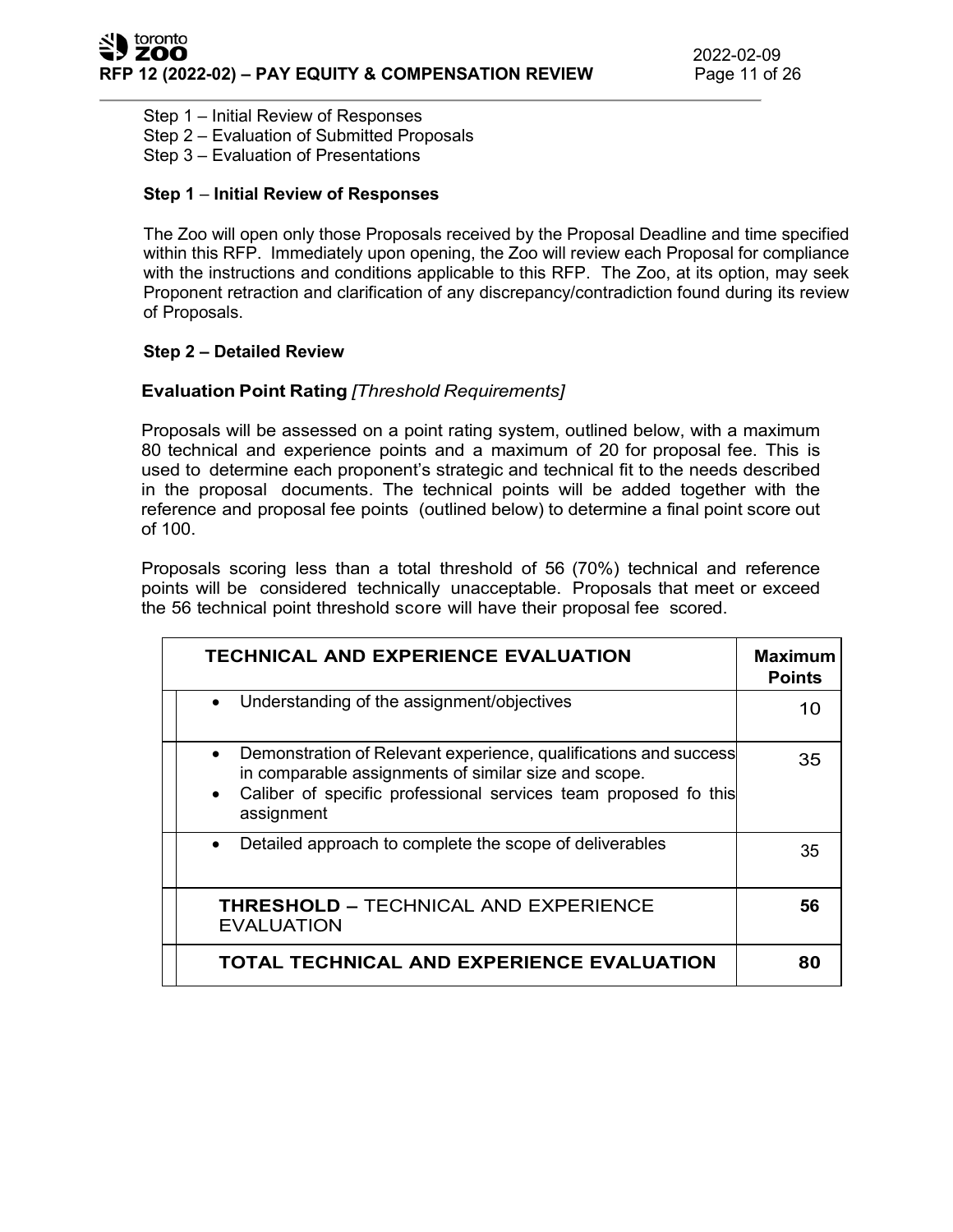$\lceil$ 

## Proposal Fee Evaluation

| <b>PROPOSAL FEE EVALUATION</b>                                                                                                                                                                                                                                                     | <b>Maximum</b><br><b>Points</b> |
|------------------------------------------------------------------------------------------------------------------------------------------------------------------------------------------------------------------------------------------------------------------------------------|---------------------------------|
| The lowest cost proposal that is qualified to stage two and meets<br>the technical point threshold will receive 20 points. The remaining<br>proposals will be assigned points based upon the following formula:<br>(lowest cost proposal divided by proponent's proposal cost x 20 | 20                              |
| <b>TOTAL FEE EVALUATION</b>                                                                                                                                                                                                                                                        | 20                              |

#### **Stage 3– Interview (if required)**

Based on the paper submission proposal scoring, high-scoring Proponents may be asked to attend an interview.

Proponent's presentation of proposal and performance, including ability to answer questions **50** 

The proposals submitted will be evaluated using the evaluation criteria and will be comprehensively reviewed by the Selection Team. It is the sole discretion of the Toronto Zoo to select its Selection Team and to retain additional members and advisors as deemed necessary.

The Selection Team will select one or more proposals which in its sole opinion:

- a) Meets or exceeds the evaluation criteria, including but not limited, as outlined above;
- b) Has a demonstrated track record of success with similar projects, and
- c) Provides the best value, but may not necessarily be the one(s) offering the lowest fees.

All proposal scores and rankings shall be the property of the Toronto Zoo and will not disclose any of the same during or after the evaluation process. Due to budget and time constraints, the Selection Team will not be able to provide debriefs for unsuccessful proponents. By responding to this RFP, the proponents will be deemed to have agreed that the decision of the Selection Team will be final and binding.

## **8.0 NEGOTATIONS AND AWARD**

- 8.1 The successful Proponent shall be retained through the issuance of a Purchase Order or a formal agreement in a form prescribed by the Toronto Zoo, which shall include the terms and conditions of this Request for Proposal.
- 8.2 The award of any Agreement will be at the absolute discretion of the Toronto Zoo. The selection of the Preferred Proponent will not oblige the Toronto Zoo to negotiate or execute an Agreement with that Preferred Proponent.
- 8.3 The Toronto Zoo shall have the right to negotiate on such matter(s) as it chooses with the Preferred Proponent without obligation to communicate, negotiate or review similar modifications with other Proponents. The Toronto Zoo shall incur no liability to any other Proponent as a result of such negotiation or alternative arrangements.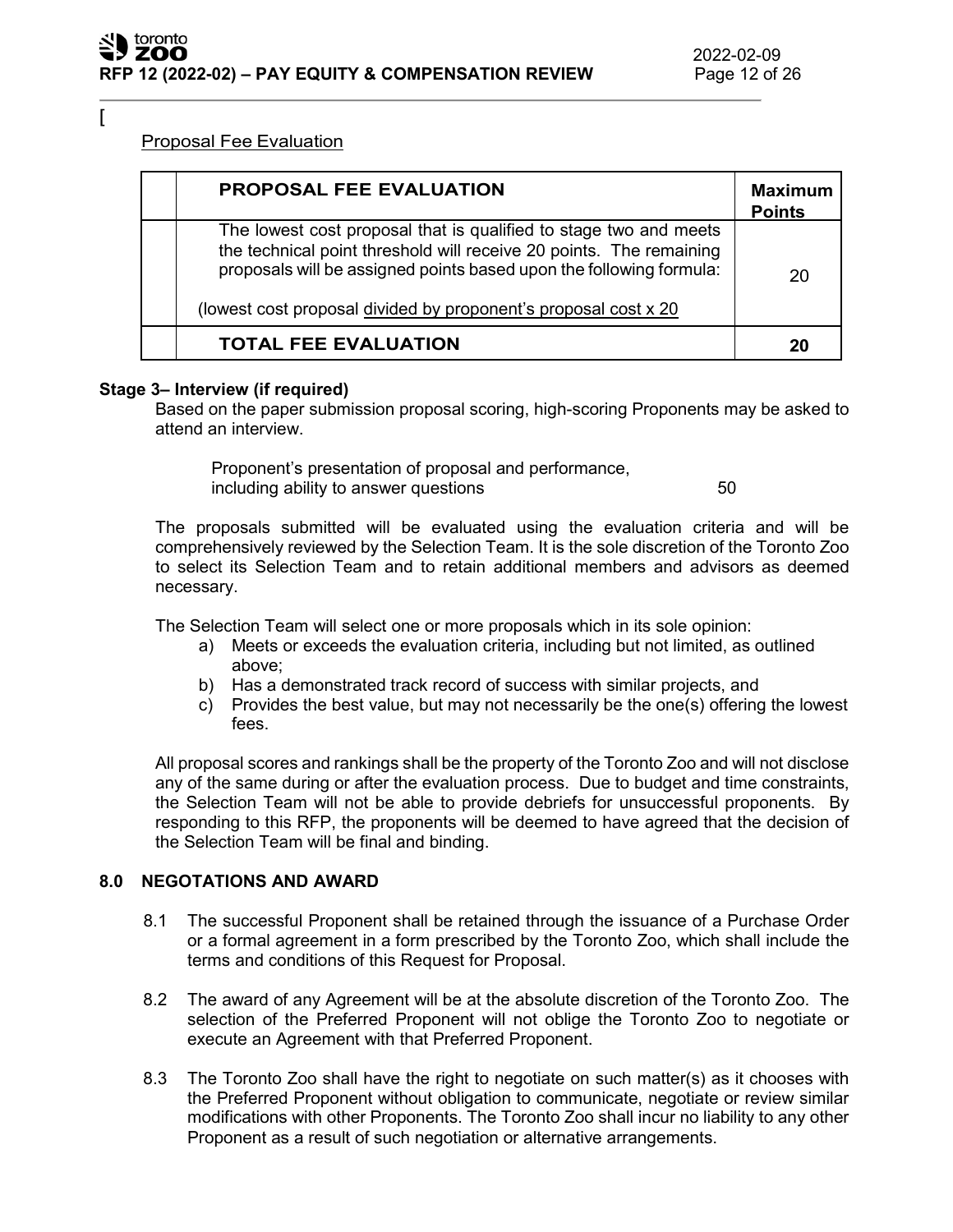- 8.4 During negotiations, the scope of the services may be refined, issues may be prioritized, responsibilities among the Proponent, all staff and sub-consultants provided by it and the Board may be settled and the issues concerning implementation may be clarified.
- 8.5 If any Agreement cannot be negotiated within thirty (30) business days of notification to the Preferred Proponent, the Toronto Zoo may, at its sole discretion, choose to continue negotiations for a period of time, terminate negotiations with that Proponent and negotiate an Agreement with another Proponent or abort the RFP process and not enter into any Agreement with any of the Proponents.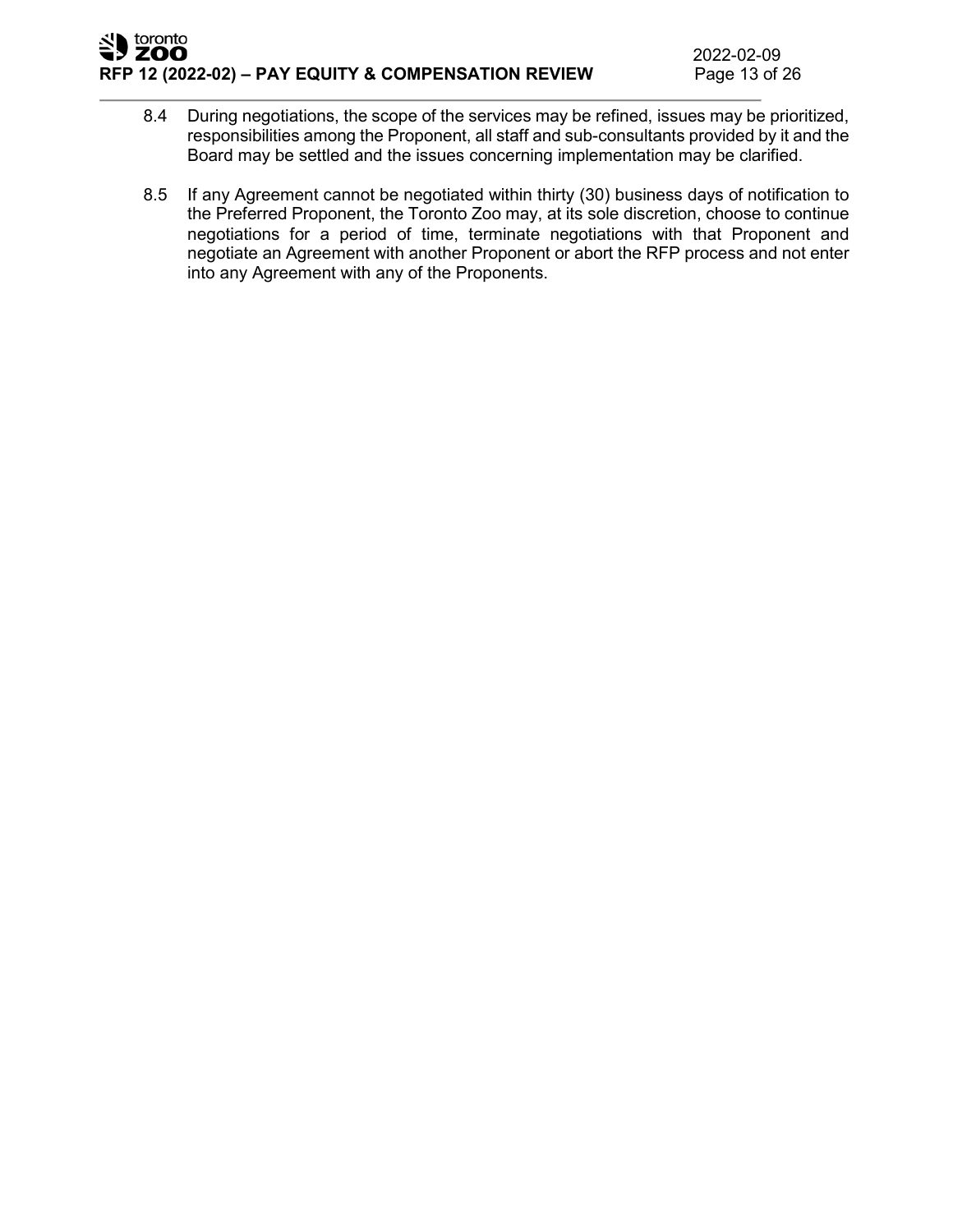## **9.0 PROPOSAL TERMS AND PROVISIONS**

The successful Proponent shall be retained through a contractual agreement and/or a purchase order, which includes the terms and conditions of this Request for Proposal.

#### 9.1 **Consultant's Liability and Indemnity**

The Consultant will from time to time at all times hereafter well and truly save, defend and keep harmless and fully indemnify the Board, the City of Toronto, and the Toronto and Region Conservation Authority and each of their officers, employees and agents (hereinafter called the "Toronto Indemnities") of, from and against all manner of action, suits, claims, executions and demands which may be brought against or made upon the Toronto Indemnities or any of them and of, from and against all loss, costs, charges, damages, liens and expenses which may be sustained, incurred or paid by the Toronto Indemnities, their officers, employees and agents or any of them by reason of or on account of or in consequence of the execution of this agreement or provision of the business or any other work or matter to be carried out or performed by the Proponent with respect to the Request for Proposal or any agreement that may result from the request for proposal process, and/or the non-execution or imperfect or improper execution thereof and will pay to the Toronto Indemnities on demand any loss, costs, damages and expenses which may be sustained, incurred or paid by the Toronto Indemnities or any of them in consequence of any such action, suit, claim, lien, execution or demand and any monies paid or payable by the Toronto Indemnities or any of them in settlement or discharge on account thereof.

The Consultant shall be responsible for any and all damages, or claims for damages for injuries or accidents done or caused by his or her employees, or resulting from the prosecution of the Work, or any of their operations, or caused by reason of the existence of location or condition of the works, or of any materials, plant or machinery used thereon or therein, or which may happen by reason thereof, or arising from any failure, neglect or omission on their part, or on the part of any of their employees to do or perform any or all of the several acts or things required to be done by him or them under and by these General Conditions, and covenants and agrees to hold the Board, the Toronto and Region Conservation Authority and the City of Toronto, their officers, agents, employees, Consultants and invitees harmless and indemnified for all such damages and claims for damage; and in case of the Consultant's failure, neglect or omission to observe and perform faithfully and strictly, all the provisions of the Work, the CEO may, either with or without notice (except where in these Contract Requirements, notice is specially provided for, and then upon giving the notice therein provided for), take such steps, procure such material, plant trucks and men, and do such work or things as he/she may deem advisable toward carrying out and enforcing the same and any such action by the CEO as he is herein empowered to take, shall not in any way relieve the Consultant or his/her surety from any liability under the Contract.

## 9.2 **Insurance Requirements (at the discretion of the Toronto Zoo)**

- 9.2.1 The Consultant shall effect, maintain and keep in force, at its sole cost and expense and satisfactory to the CEO as to form and substance the insurance described below:
- 9.2.2 The Consultant shall be required to arrange, pay for and maintain in force at all times at the Consultant's expense such comprehensive policies of insurance as applicable to persons undertaking the Work, including liability and professional liability (errors and omissions) coverage which are to be written in amounts, with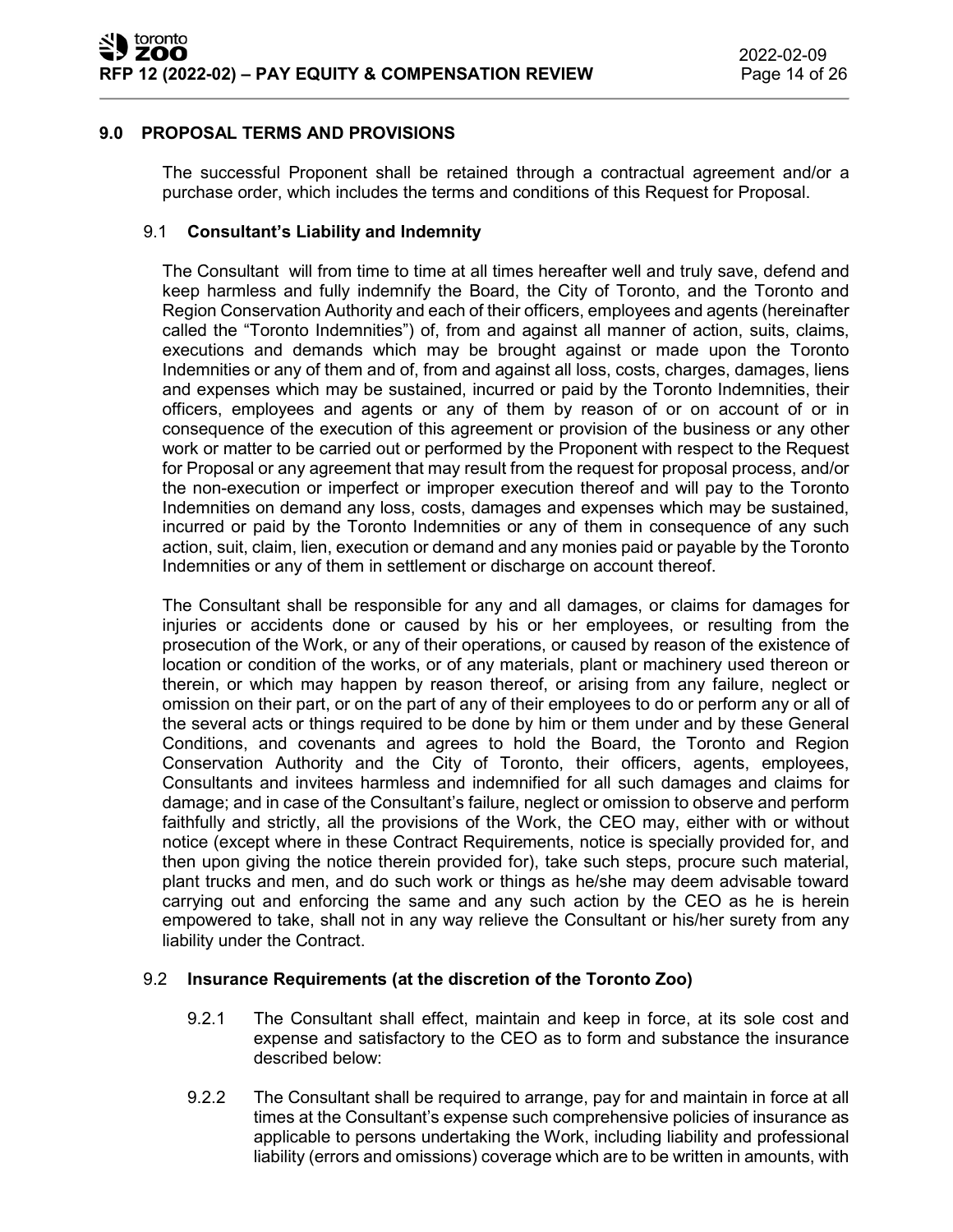deductible limits and terms that shall be subject to the approval of the Toronto Zoo at all times.

The Consultant shall provide certified copies of such insurance or a certificate(s) of insurance as determined by, and upon request of, the Toronto Zoo. Without limiting the generality of the foregoing, the comprehensive general liability policy coverage required under the Contract will be Two Million (\$2,000,000) Dollars minimum and the policy shall name the Toronto Zoo and the City of Toronto as insured as if a separate policy had been issued to each and shall include a cross/liability-severability of interest clause.

Standard automobile liability insurance for all owned vehicles with limits of not less than Two Million Dollars (\$2,000,000.00) per occurrence.

- 9.2.3 All policies of insurance required to be taken out by the Consultant shall be placed with insurers licensed to conduct business in the Province of Ontario and shall be subject to the approval of the CEO, acting reasonably.
- 9.2.4 The Consultant shall deliver to the Board evidence of the insurance required prior to the commencement of the agreement, in form and detail satisfactory to the CEO acting reasonably.
- 9.2.5 All insurance policies shall be endorsed to provide a minimum advance written notice of not less than thirty (30) days, in the event of cancellation, termination or reduction in coverage or limits, such notice to be made to the CEO.
- 9.2.6 The provisions of this section shall no way limit the requirements and obligations imposed on the Consultant elsewhere in the Contract, nor relieve the Consultant from compliance therewith and fulfillment thereof.
- 9.2.7 The parties agree that insurance policies may be subject to deductible amounts, which deductible amounts shall be borne by the Contract.

## 9.3 **Incurred costs**

The Proponent shall bear all costs and expenses with respect to the preparation and submission of its Proposal and the Proponent's participation in the proposal process (the "Proposal Costs"), including but not limited to: all information gathering processes, interviews, preparing responses to questions or requests for clarification from the Board and contract discussions and negotiations.

The Toronto Zoo shall not be responsible for or liable to pay any Proposal Costs of any Proponent regardless of the conduct or outcome of the Proposal Request, Purchase Order process, or Contract process.

9.4 The RFP does not constitute an offer or tender by the Toronto Zoo. Receipt of Proposals by the Toronto Zoo pursuant to this RFP or selection or notification confers no rights under any Proposal nor obligates the Toronto Zoo in any manner whatsoever.

## 9.5 **Liability of Errors**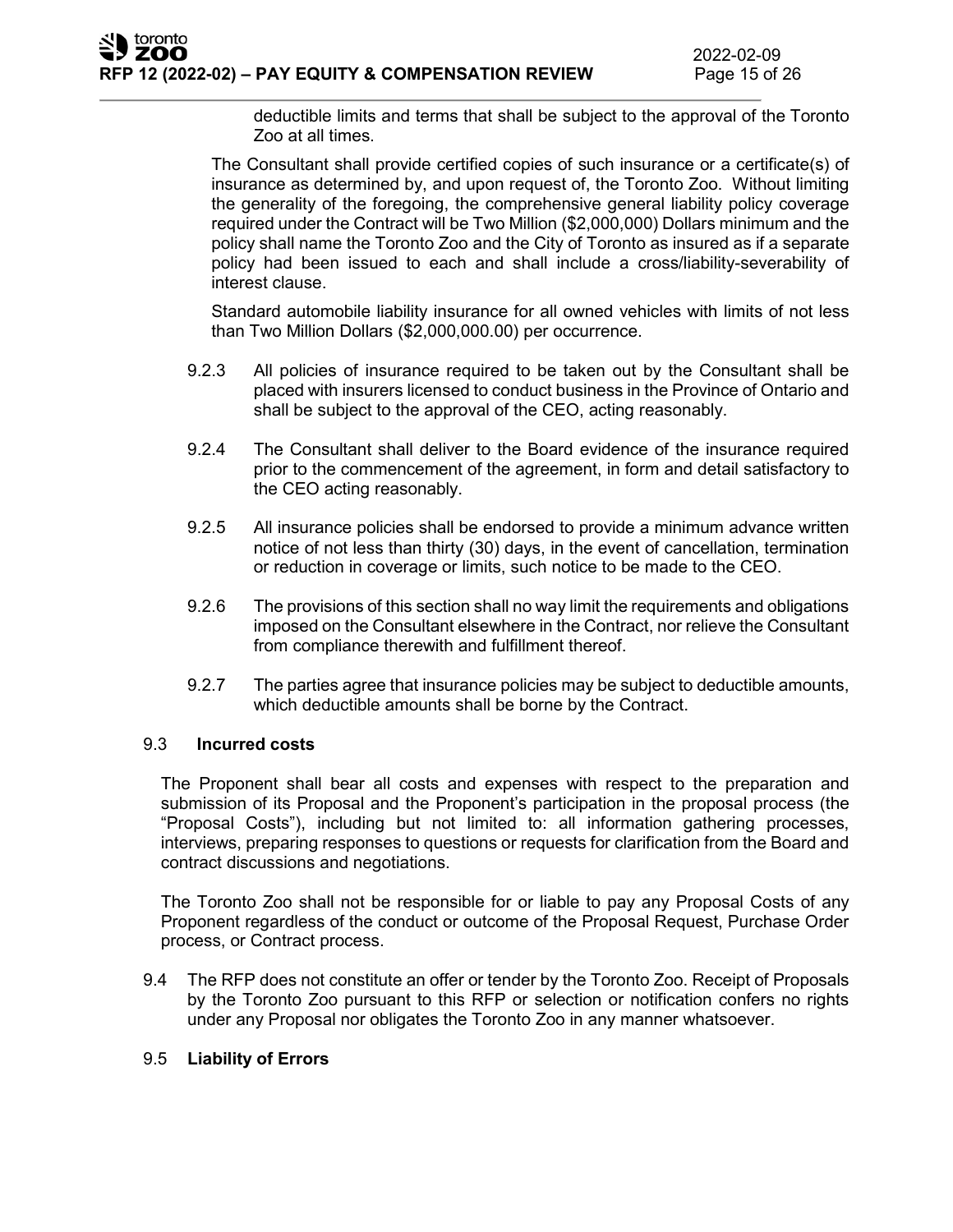While the Toronto Zoo has used considerable efforts to ensure an accurate representation of information in this Request for Proposal, the information contained in this Request for Proposal is supplied solely as a guideline for Proponents. The information is not guaranteed or warranted to be accurate by the Toronto Zoo, nor is it necessarily comprehensive or exhaustive. Nothing in this Request for Proposal is intended to relieve Proponents from forming their own opinions and conclusions with respect to the matters addressed in this Request for Proposal.

## 9.6 **Toronto Zoo Rights and Options Reserved:**

The Toronto Zoo reserves the right to award the contract to any proponent who will best serve the interest of the Toronto Zoo. The Toronto Zoo reserves the right, in its sole discretion, to exercise the following rights and options with respect to the proposal submission, evaluation and selection process under this RFP:

- (a) To reject any or all proposals.
- (b) To re-issue this RFP at any time prior to award of work.
- (c) To cancel this RFP with or without issuing another RFP.
- (d) To supplement, amend, substitute or otherwise modify this RFP at any time prior to the selection of one or more proponents for negotiation.
- (e) To accept or reject any or all of the items in any proposal and award the work in whole or in part.
- (f) To waive any informality, defect, non-responsiveness and/or deviation from this RFP and its requirements.
- (g) To permit or reject at the Toronto Zoo's sole discretion, amendments (including information inadvertently omitted), modifications, alterations and/or corrections of proposals by some or all of the proponents following proposal submission.
- (h) To request that some or all of the proponents modify proposals based upon the Toronto Zoo's review and evaluation.
- (i) To request additional or clarifying information or more detailed information from any Proponent at any time, before or after proposal submission, including information inadvertently omitted by the proponent.

## 9.7 **Cancellation**

Nothing herein shall be construed as giving the Proponent the right to perform the services contemplated under this agreement beyond the time when such services become unsatisfactory to the Toronto Zoo; and in the event that the Proponent shall be discharged before all the services contemplated hereunder have been completed or the services are for any reason terminated, stopped or discontinued because of the inability of the Proponent to serve under this agreement, the Proponent shall be paid only for the portion of the work which shall have been satisfactorily completed at the time of termination.

#### 9.8 **Ownership and Confidentiality of Board-Provided Data**

All correspondence, documentation and information provided by the Toronto Zoo staff to any bidder or prospective Bidder in connection with, or arising out of this RFP, the services or acceptance of the RFP: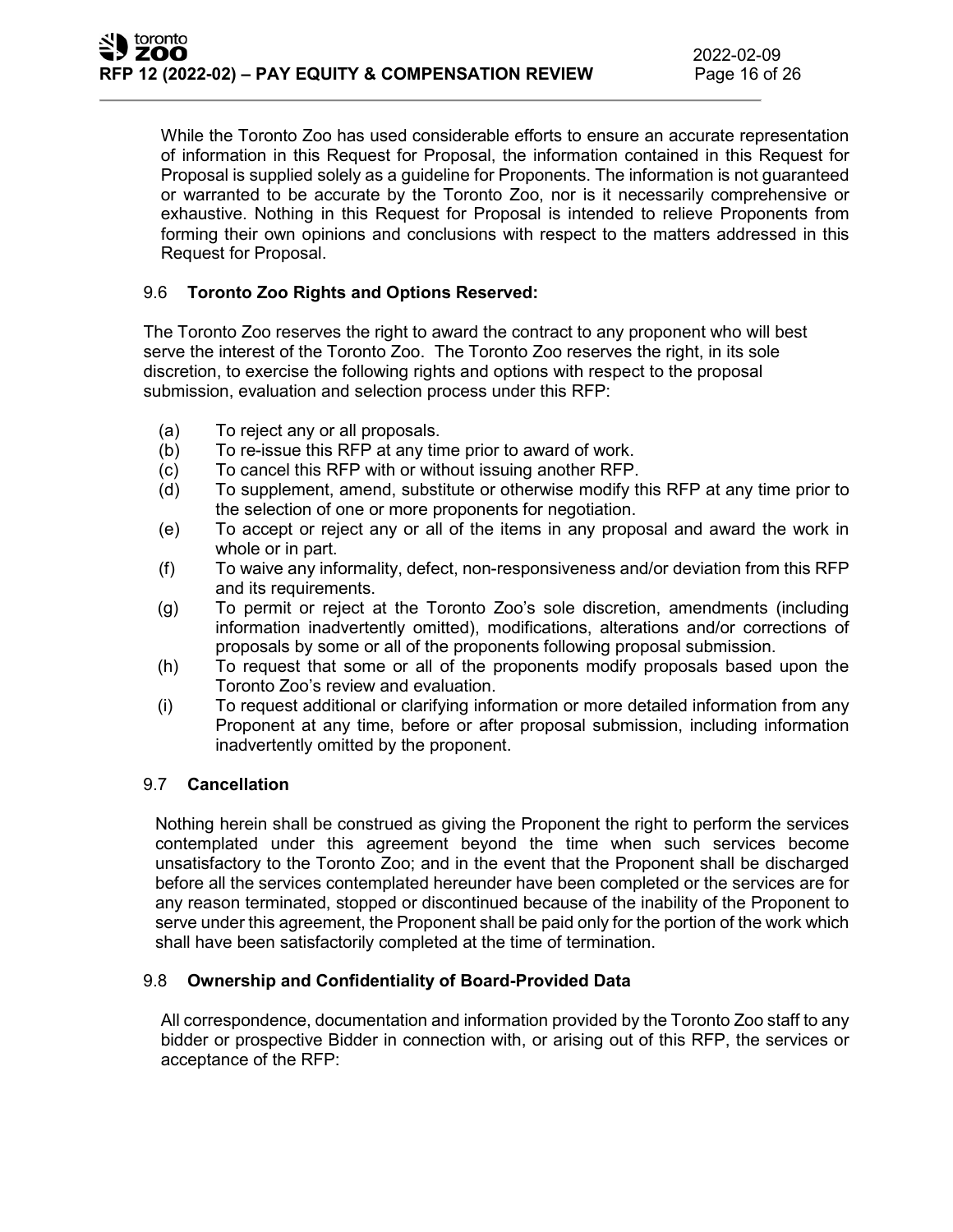- 9.1.1 is and shall remain the property of the Board;
- 9.1.2 must be treated by Proponents and Prospective Proponents as confidential;
- 9.1.3 must not be used for any purpose other than for replying to this RFP, and for fulfillment of any related subsequent agreement.

## 9.9 **Copyright:**

The final product and related materials from the work is to be for the exclusive use of the Toronto Zoo. The Toronto Zoo shall be the only and sole owner of the product and related materials for the sole and unfettered use by the Toronto Zoo. Upon payment of the said product and related materials by the Toronto Zoo, the successful bidder shall have no hold, proprietary claim, ownership, use of any kind, intellectual or otherwise nor shall there be any restrictions placed on the final product and related products by the successful bidder. By submitting a Proposal in this response to this RFP, the Bidder shall thereby acknowledges and agrees that the Toronto Zoo has exclusive ownership and sole and unfettered use of this final product and related products.

#### 9.10 **Ownership and Disclosure of Proposal Documentation**

The documentation composing any Proposal submitted in response to this RFP, along with all correspondence, documentation and information provided to the Toronto Zoo by any Bidder in connection with, or arising of this RFP, once received by the Toronto Zoo:

- 9.1.4 Shall become property of the Toronto Zoo and may be appended to purchase order issued to the successful Bidder;
- 9.1.5 Shall be come subject to the Municipal *Freedom of Information and Protection of Privacy Act ("MFIPPA") and may be released pursuant to that Act*

Because of *MFIPPA*, prospective Bidders are advised to identify in their Proposal material any scientific, technical, commercial, proprietary or similar confidential information, the disclosure of which could cause them injury.

Each Bidder's name shall be made public. Proposals will be made available to member of the Board on a confidential basis and may be released to members of the public pursuant to *MFIPPA.*

#### 9.11 **Conflict of Interest Statement**

In its Proposal, the Proponent must disclose to the Toronto Zoo any potential conflict of interest that might comprise the performance of the Work. If such a conflict of interest does exist, the Toronto Zoo may, at its discretion, refuse to consider the Proposal.

The Proponent must also disclose whether it is aware of any Toronto Zoo employee, member of board, agency or commission or employee thereof having a financial interest in the Proponent and the nature of that interest. If such an interest exists or arises during the evaluation process or the negotiation of the Agreement, the Toronto Zoo may, at its discretion, refuse to consider the Proposal or withhold the awarding of any agreement to the Proponent until the matter is resolved to the Toronto Zoo's sole satisfaction.

Proponents are cautioned that the acceptance of their Proposal may preclude them from participating as a Proponent in subsequent projects where a conflict of interest may arise. The Consultant(s) for this project may participate in subsequent/other Toronto Zoo projects provided the Consultant(s) has (have) satisfied pre-qualification requirement of the Toronto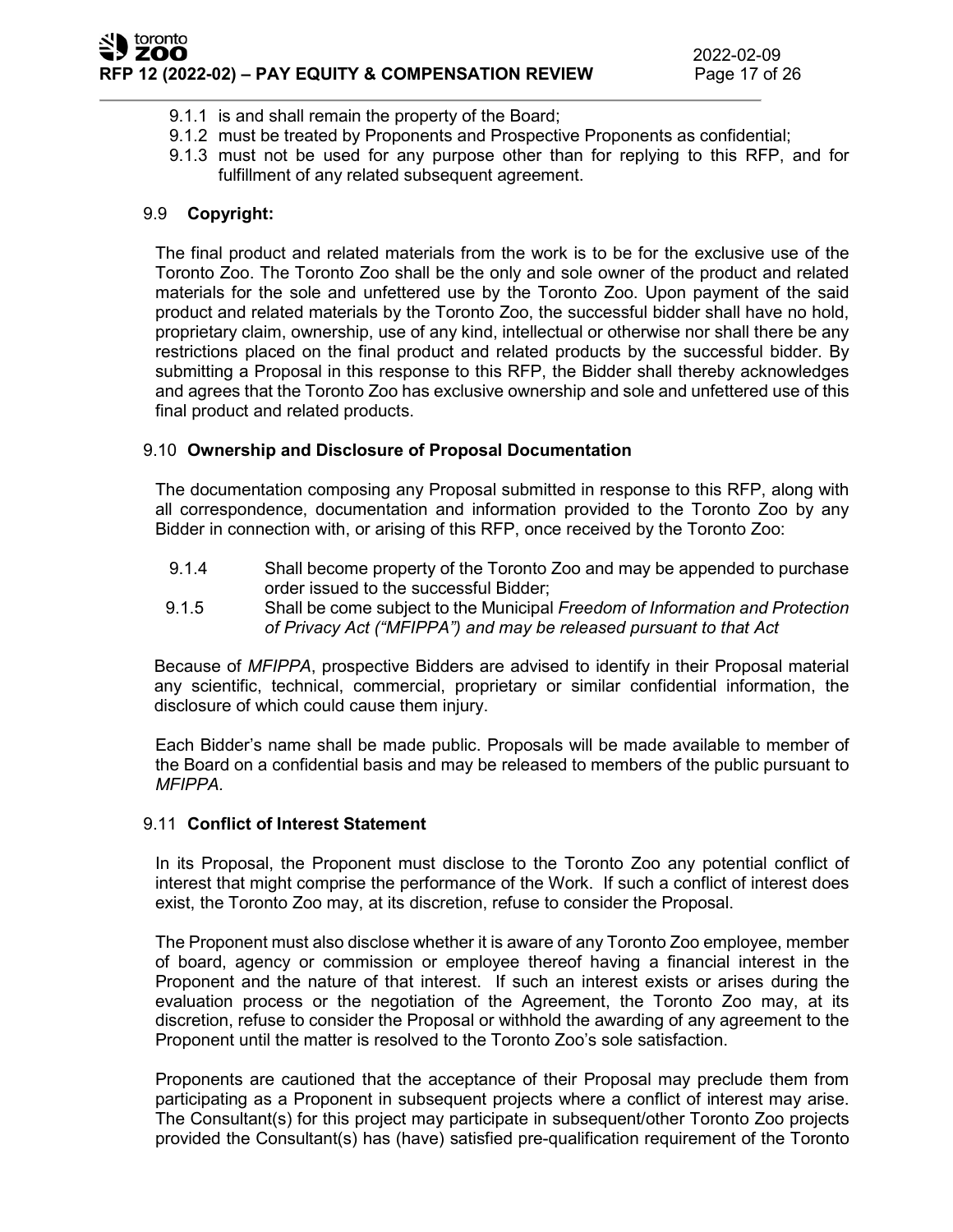Zoo, if any and in the opinion of the Toronto Zoo, no conflict of interest would adversely affect the performance and successful completion of an Agreement by the Consultant(s).

If, during the Proposal evaluation process or the negotiation of the Agreement, the Proponent is retained by another client giving rise to potential conflict of interest, then the Proponent will so inform the Toronto Zoo. If the Toronto Zoo requests, then the Proponent will refuse the new assignment or will take steps as are necessary to remove the conflict of interest concerned.

## 9.12 **No Collusion**

A proponent shall not discuss or communicate, directly or indirectly, with any other Proponent or their agent or representative about the preparation of the Proposals, Each proponent shall attest by virtue of signing the Proposal Submission Form that its participation in the RFP process is conducted without any collusion or fraud. If the Toronto Zoo discovers there has been a breach of this requirement at any time, the Toronto Zoo reserves the right to disqualify the Proposal or terminate any ensuing Agreement.

#### 9.13 **Governing Law**

This RFP and any quotation submitted in response to it and the process contemplated by this RFP including any ensuing Agreement shall be governed by the laws of the Province of Ontario. Any dispute arising out of this RFP or this RFP process will be determined by a court of competent ju**r**isdiction in the Province of Ontario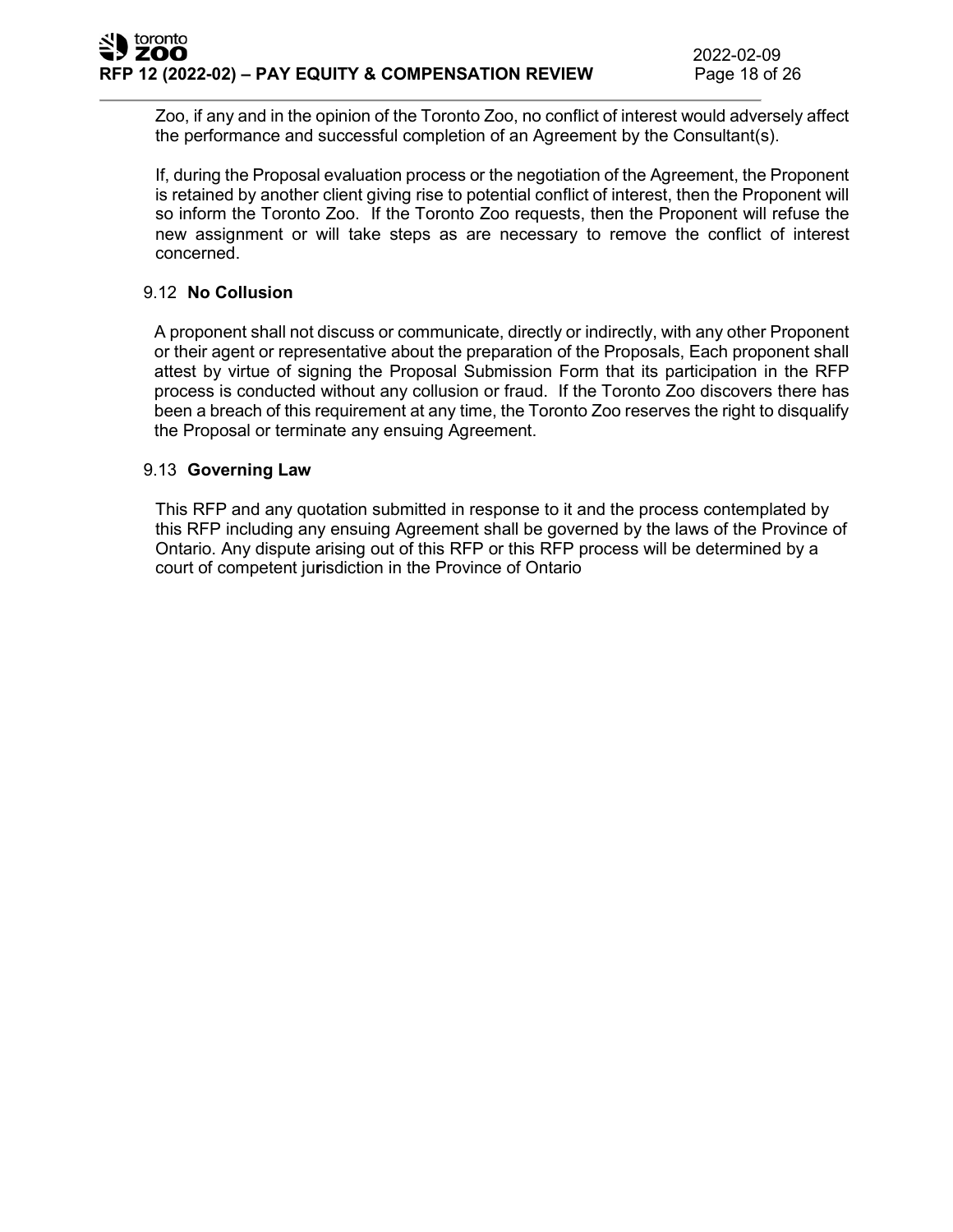## **9.0 PROPOSAL FORM**

The undersigned Proponent **having the authority to bind the Company** and having reviewed and fully understood the RFP and all terms and requirements of the RFP and all terms and conditions of the RFP and information provided, hereby submits the attached Proposal and supporting materials ("the Proposal") in accordance.

I/We, hereby, have received, allowed for and included as part of our submission all issued Addendum numbered in the set of the set of the set of the set of the set of the set of the set of the set of the set of the set of the set of the set of the set of the set of the set of the set of the set of the set of the set of t

The Board of Management of the Toronto Zoo reserves the right to reject any or all Proposals or to accept any Proposal, should it deem such action to be in its interests.

By submitting a Proposal the Proponent agrees to all of the terms and conditions of this Request for Proposal.

By signing and submitting this proposal, you are agreeing to the release of your proposal information, as deemed necessary by the Board, in order to conduct business associated with this proposal or project.

| <b>COMPANY INFORMATION</b> |           |
|----------------------------|-----------|
| Company Name:              |           |
| Name of authorized         |           |
| <b>Signing Officer</b>     | Title:    |
| Signature:                 | Date:     |
| <b>Contact Name:</b>       | Title:    |
|                            |           |
| Address:                   |           |
| Telephone #:               | Fax #:    |
|                            |           |
| Email:                     | Web Site: |
| HST#:                      |           |

| <b>DISCOUNT</b>                                                                                 |  | <b>Discount</b> | <b>Davs</b> |
|-------------------------------------------------------------------------------------------------|--|-----------------|-------------|
| Discount allowed for prompt payment and period within which<br>invoice must be paid to qualify. |  | %               |             |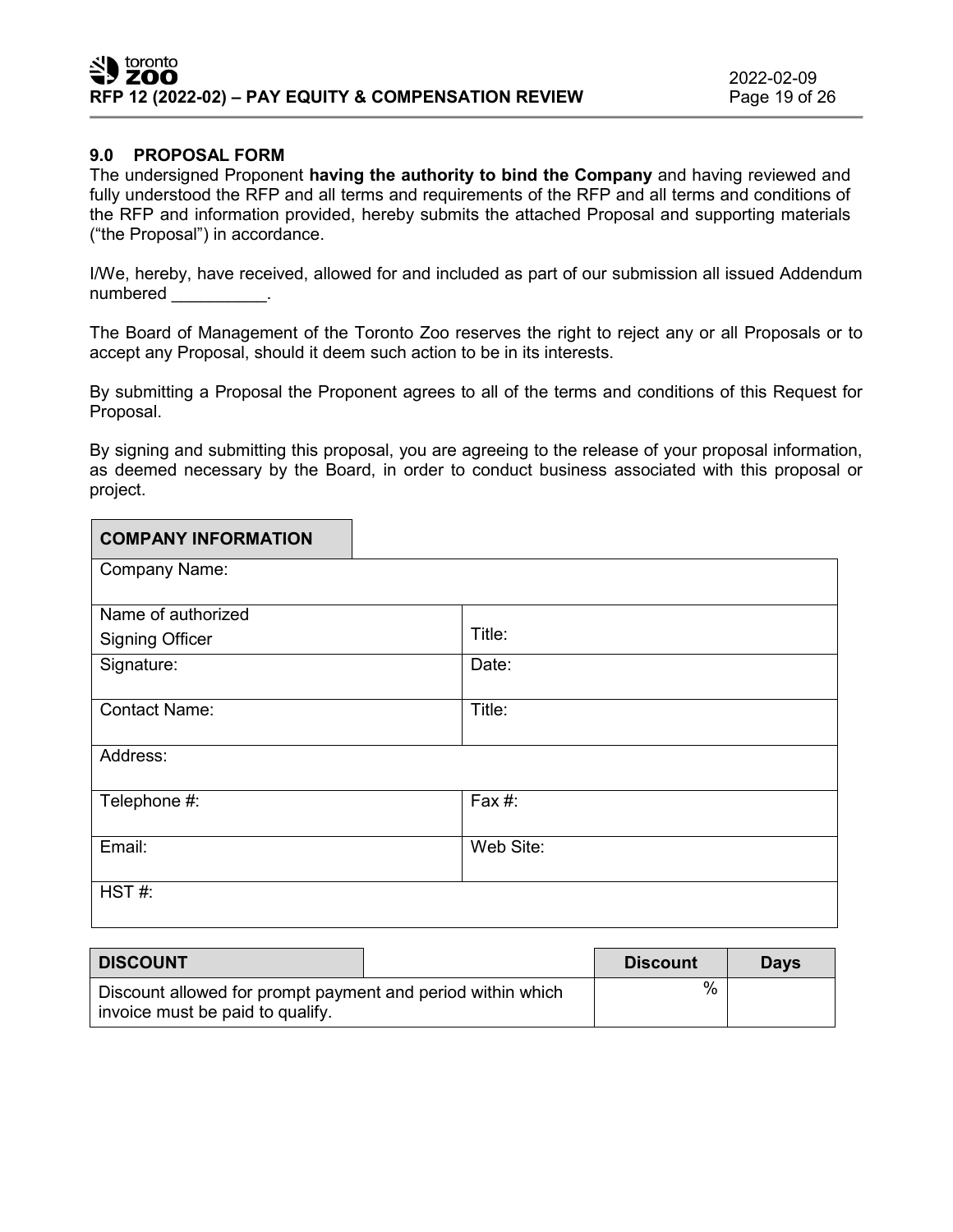٦

#### **NOTICE OF NO BID**

#### **INSTRUCTIONS:**

 $\Gamma$ 

It is important to the Toronto Zoo to receive a reply from all invited bidders. If you are unable, or do not wish to submit a bid, please complete the following portions of this form. State your reason for not bidding by checking the applicable box(es) or by explaining briefly in the space provided. It is not necessary to return any other Request for Proposal/Quotation/Tender documents or forms Please completed this form and submit by email to [purchasing@torontozoo.ca](mailto:purchasing@torontozoo.ca) or by fax or (**416) 392-6711** prior to the official closing date.

| A Proposal/Quotation/Tender is not submitted for the following reason(s): |                                                                      |  |  |  |
|---------------------------------------------------------------------------|----------------------------------------------------------------------|--|--|--|
| Project/quantity too large.                                               | Project/quantity too small.                                          |  |  |  |
| We do not offer services or<br>commodities to these requirements          | Cannot meet delivery or completion<br>requirement                    |  |  |  |
| We do not offer this service or<br>commodity.                             | Agreements with other company do not<br>permit us to sell directly.  |  |  |  |
| Cannot handle due to present<br>commitments.                              | Licensing restrictions                                               |  |  |  |
| Unable to bid competitively.                                              | We do not wish to bid on this service or<br>commodity in the future. |  |  |  |
| Insufficient information to prepare<br>quote/proposal/tender              | Specifications are not sufficiently defined                          |  |  |  |
| We are unable to meet bonding or<br>insurance requirements.               |                                                                      |  |  |  |

Other reasons or additional comments (please explain):

| Company Name:                              |  |
|--------------------------------------------|--|
| <b>Address</b>                             |  |
| <b>Contact Person:</b>                     |  |
| Signature of<br>Company<br>Representative: |  |
| Date:                                      |  |
| Phone Number:                              |  |
| Email address                              |  |
| Fax Number:                                |  |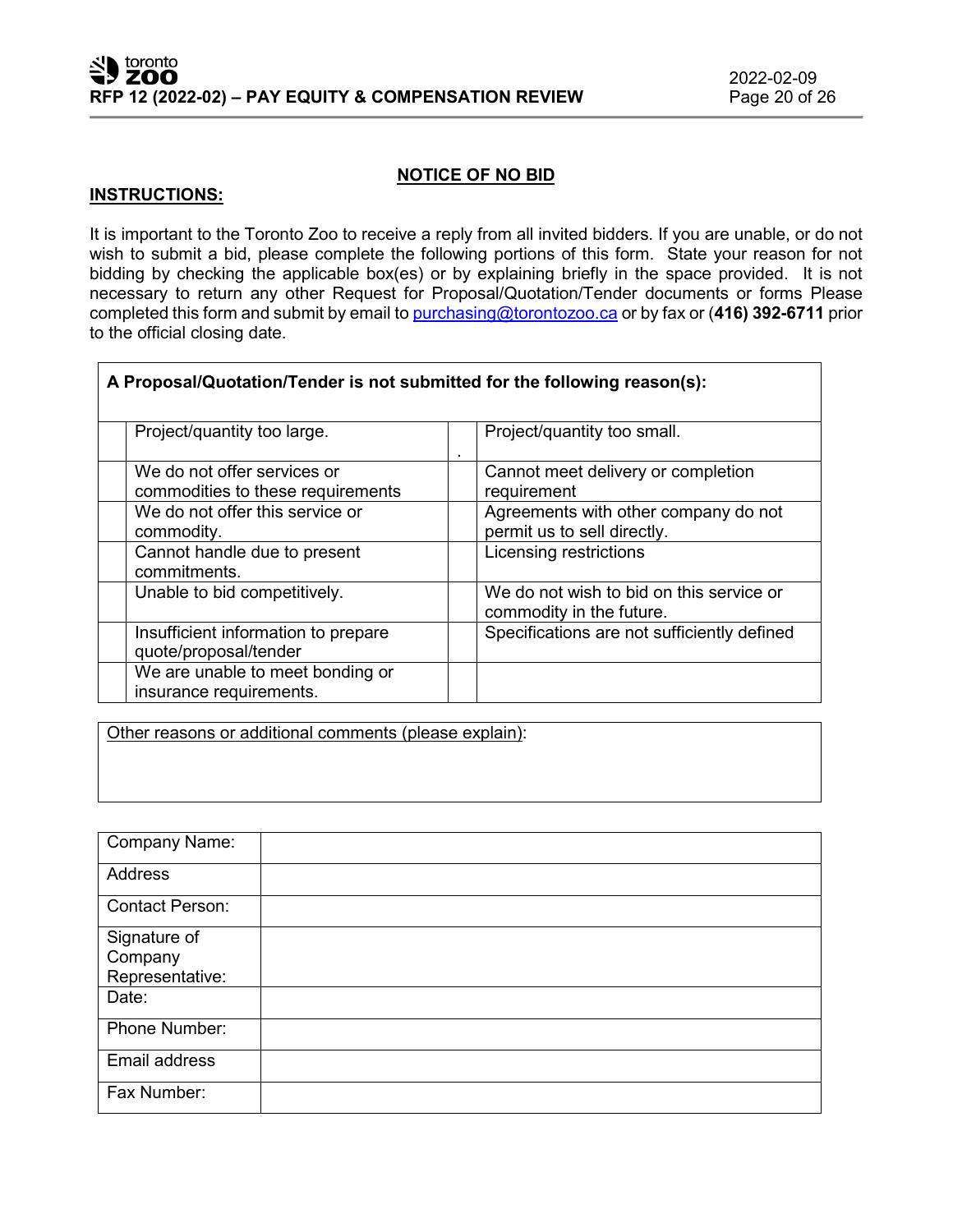# **SUBMISSION LABEL (N/A)**

INTENIONALLY LEFT BLANK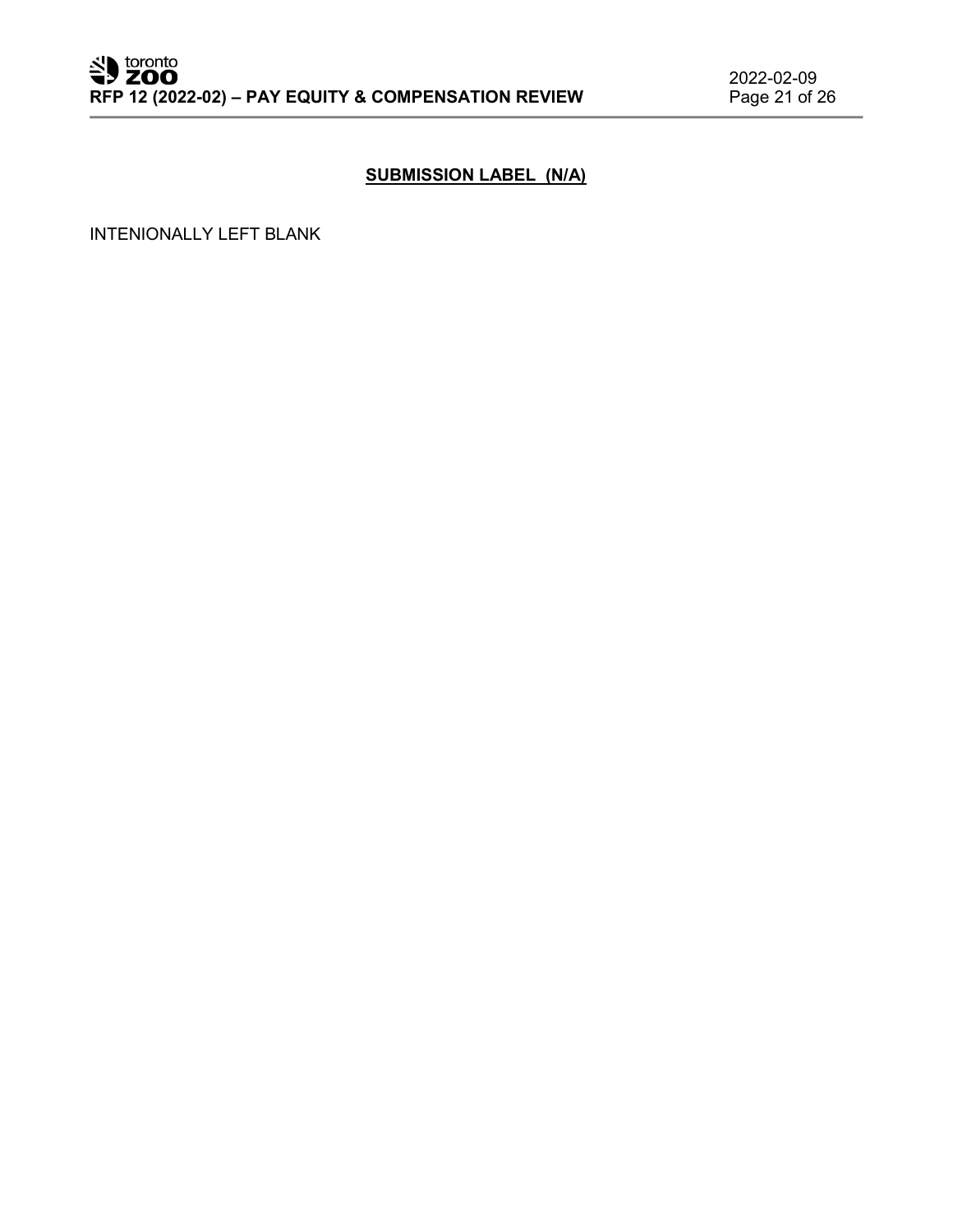# **APPENDIX A – SCHEDULE OF PRICES**

Hourly rates are inclusive of the cost of services, mileage and equipment required to complete the work, including but not limited to applicable taxes, overhead, profit and all other associated bidder expenses, excluding HST.

The quantities provide are estimates only and the Toronto Zoo does NOT guarantee any volume. The Toronto Zoo reserves the right , at its sole discretion, to procure either more or less.

#### **Schedule of Prices**

|    | <b>Item No. Description</b>                                                              | Qty |       | <b>UOM Lump Price *</b> | <b>Extended Price</b> |
|----|------------------------------------------------------------------------------------------|-----|-------|-------------------------|-----------------------|
|    | Pay Equity & Compensation Review as outlined 1<br>in Section 3.0 and 4.0 within this RFP |     | Upset |                         |                       |
|    |                                                                                          |     | Limit |                         |                       |
| 2. | <b>IDisbursements</b>                                                                    |     | Upset |                         |                       |
|    |                                                                                          |     | Limit |                         |                       |
|    |                                                                                          |     |       |                         |                       |
|    |                                                                                          |     |       | Subtotal:               |                       |

#### **Supplementary Item Price Schedule**

The following are prices for additional Work that may be required as part of the Contract. Such Work and amounts are NOT to be carried forward and therefore are not included in the Total Bid Amount. If used in this Contract as directed by the Contract Administrator, any items included in this Supplementary Unit Price Schedule shall be paid on an as required basis and shall be paid under a change work order.

The Consultant agrees that they are not entitled to any payment under any of these items except for additional Work carried out by the Consultant in accordance with the Contract and as directed by the Contract Administrator.

| <b>ITEM NO#</b> | <b>DESCRIPTION OF ITEM</b> | <b>UOM</b>  | UNIT PRICE * |         |
|-----------------|----------------------------|-------------|--------------|---------|
|                 | Project Manager            | <b>HOUR</b> |              | $\star$ |
| $\overline{2}$  | Project Lead               | <b>HOUR</b> |              | $\ast$  |
| 13              | <b>Clerical Services</b>   | <b>HOUR</b> |              | $\star$ |
| 4               | Other- Specify             | <b>HOUR</b> |              |         |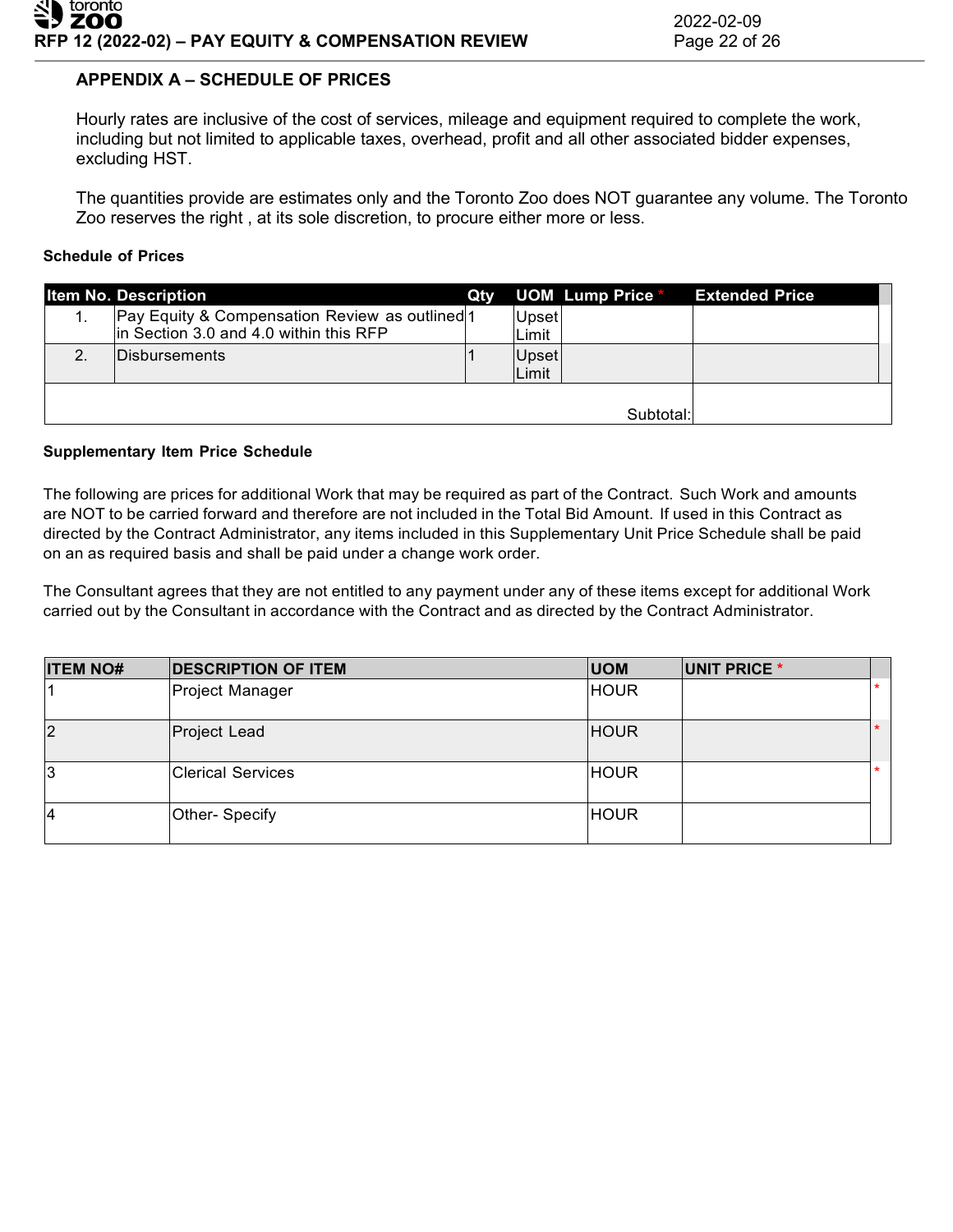## **APPENDIX B - REFERENCES**

Bidders are required to provide at least three references listing Contracts similar to the project described in the Bid

Document and undertaken and/or completed within the past five (5) years. The Toronto Zoo reserves the right to check additional references and sources to those supplied by the Bidder.

#### **Company Profile**

| <b>Category</b>      | <b>Description</b>                                                                               | Specify * |
|----------------------|--------------------------------------------------------------------------------------------------|-----------|
| Legal Structure      | <b>Year Company Established</b>                                                                  |           |
| Legal Structure      | Joint Venture Corporation<br>Partnership Registered Sole<br>Proprietor or Other                  |           |
| <b>Key Personnel</b> | Names and Titles of Officers<br>Partners Principal                                               |           |
| <b>Key Personnel</b> | Name and title of key project<br>personnel (e.g. Project Manager<br>Superintendent Foreman etc.) |           |

#### **References**

| <b>Project Reference One:</b> |                |  |
|-------------------------------|----------------|--|
| Client / Company Name:        |                |  |
| Representative for the        | Phone No.      |  |
| Client:                       | Email Address: |  |
| Location of Work:             |                |  |
| Nature / Scope of Work:       |                |  |
| <b>Contract Dollar Value:</b> |                |  |

| Date and Length of Contract:            |  |
|-----------------------------------------|--|
| Provide the names of<br>Assigned Staff: |  |

| <b>Project Reference Two:</b>     |                |
|-----------------------------------|----------------|
| Client / Company Name:            |                |
| Representative for the<br>Client: | Phone No.      |
|                                   | Email Address: |
| Location of Work:                 |                |
| Nature / Scope of Work:           |                |
| <b>Contract Dollar Value:</b>     |                |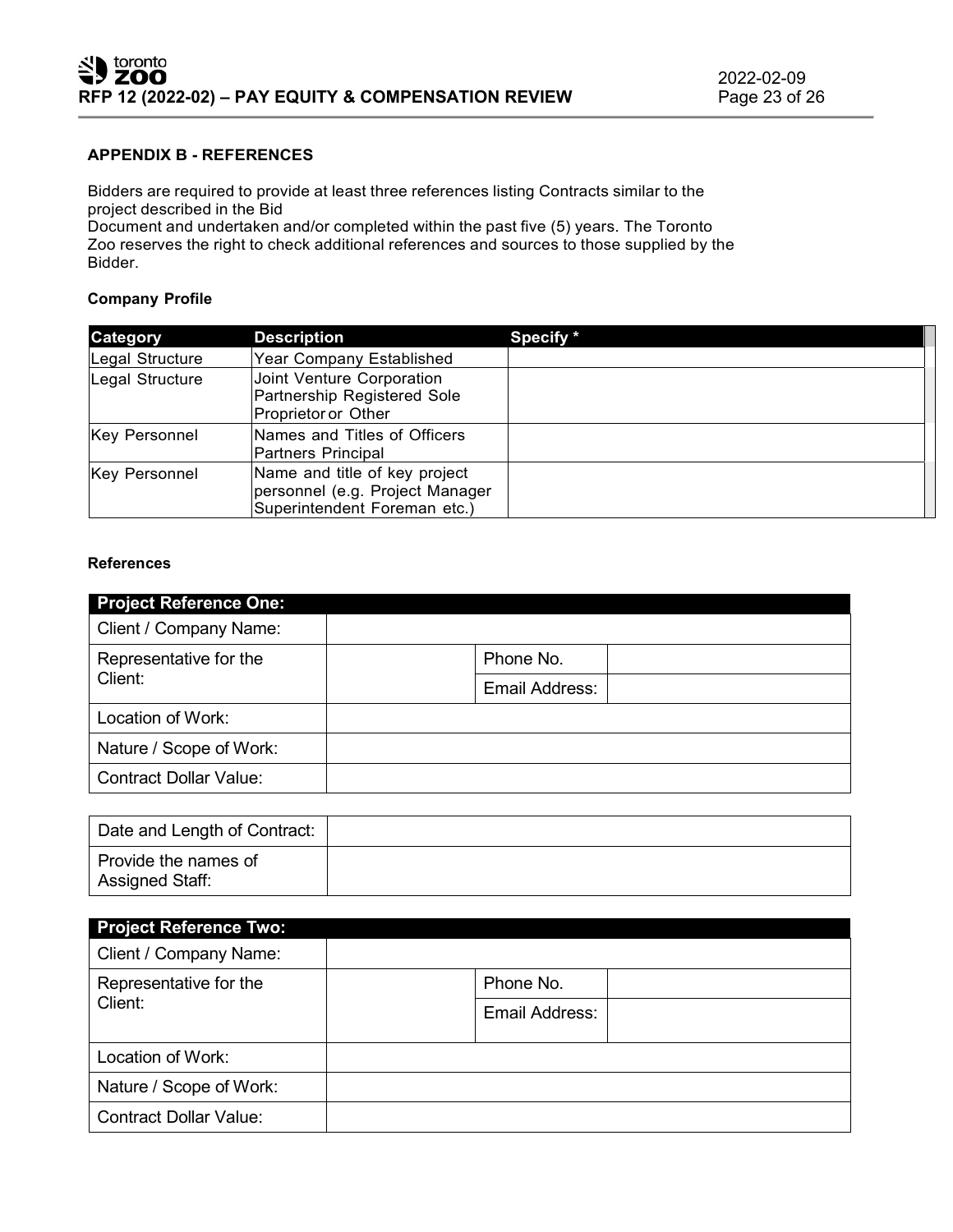# SU toronto **RFP 12 (2022-02) – PAY EQUITY & COMPENSATION REVIEW**

| Date and Length of Contract:            |  |
|-----------------------------------------|--|
| Provide the names of<br>Assigned Staff: |  |

| <b>Project Reference Three:</b>                |                |  |
|------------------------------------------------|----------------|--|
| Client / Company Name:                         |                |  |
| Representative for the<br>Client:              | Phone No.      |  |
|                                                | Email Address: |  |
| Location of Work:                              |                |  |
| Nature / Scope of Work:                        |                |  |
| <b>Contract Dollar Value:</b>                  |                |  |
| Date and Length of Contract:                   |                |  |
| Provide the names of<br><b>Assigned Staff:</b> |                |  |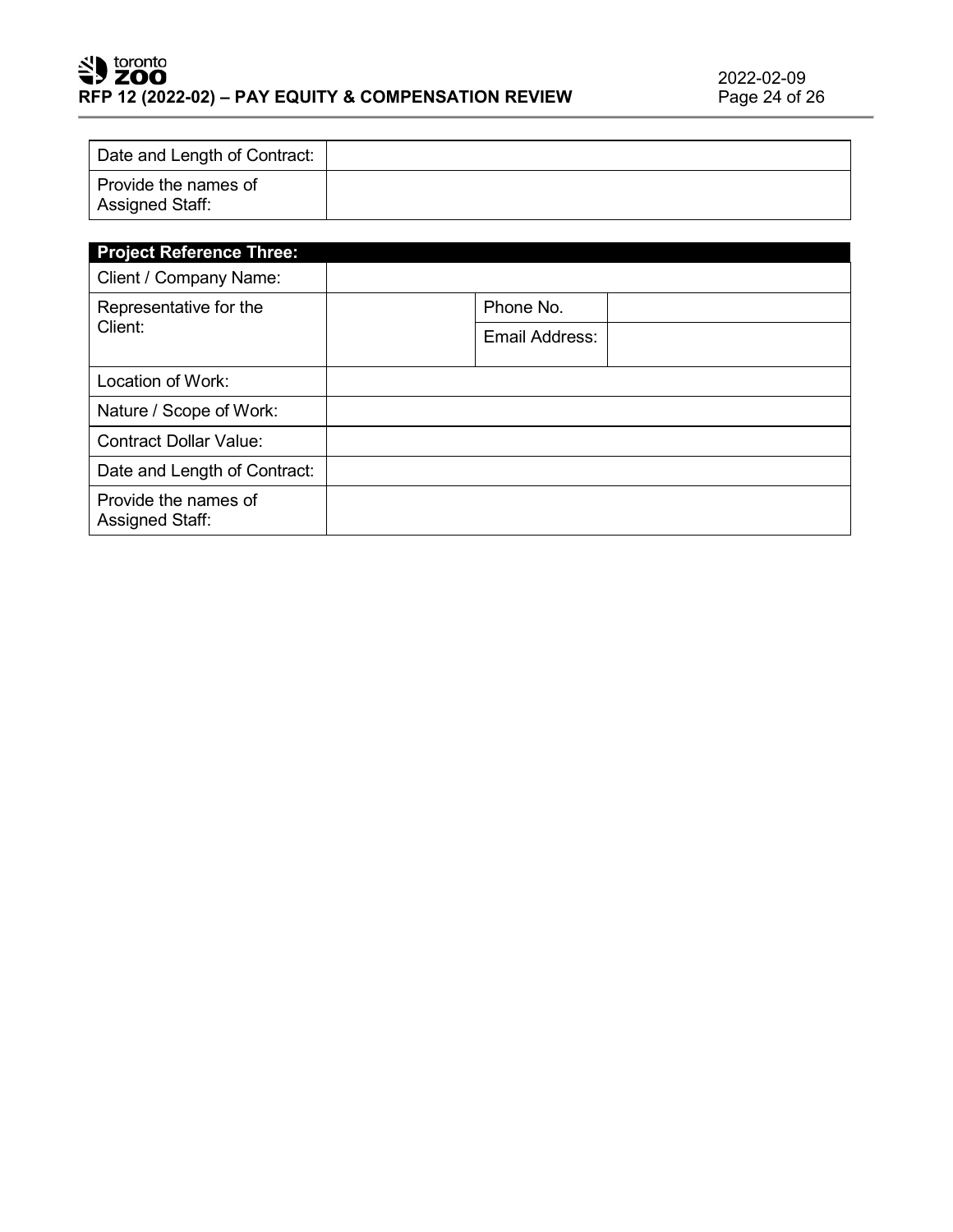2022-02-09<br>Page 25 of 26

#### **APPENDIX C – LIST OF SUB-CONTRACTOR**

The Bidder proposes to sublet the following portions of the Work to the persons firms or corporations indicated. List only one Subcontractor name for each Type of Work category The Bidder is responsible for all pricing with all subcontractors.

The Bidder submits that in proposing the under mentioned subcontractors, the Bidder has consulted each and have ascertained to our completed satisfaction that those names are fully acquainted with the extent and nature of the work and that they will execute their work with the requirements of the contract documents. The employment of Subcontractors other than those listed below will not be permitted without prior authorization from theTown.

The use of "TBD" (To Be Determined) or "TBA" (To Be Announced) or similar wording is not acceptable and may result in the rejection of your Bid.

☐ By clicking here I confirm that there are no Subcontractor(s) and the Bidder shall perform the project with their "**OWN FORCES**".

| <b>Description</b>         | <b>Subcontractor #1</b> | <b>Subcontractor #2</b> | <b>Subcontractor #3</b> | <b>Subcontractor #4</b> | <b>Subcontractor #5</b> |
|----------------------------|-------------------------|-------------------------|-------------------------|-------------------------|-------------------------|
| Name of<br>Subcontractor   |                         |                         |                         |                         |                         |
| Discipline/Type of<br>Work |                         |                         |                         |                         |                         |
| Contact Person<br>Name     |                         |                         |                         |                         |                         |
| Contact Person<br>Number   |                         |                         |                         |                         |                         |
| Contact Person<br>email    |                         |                         |                         |                         |                         |

| Name of Bidder: |  |
|-----------------|--|
|                 |  |